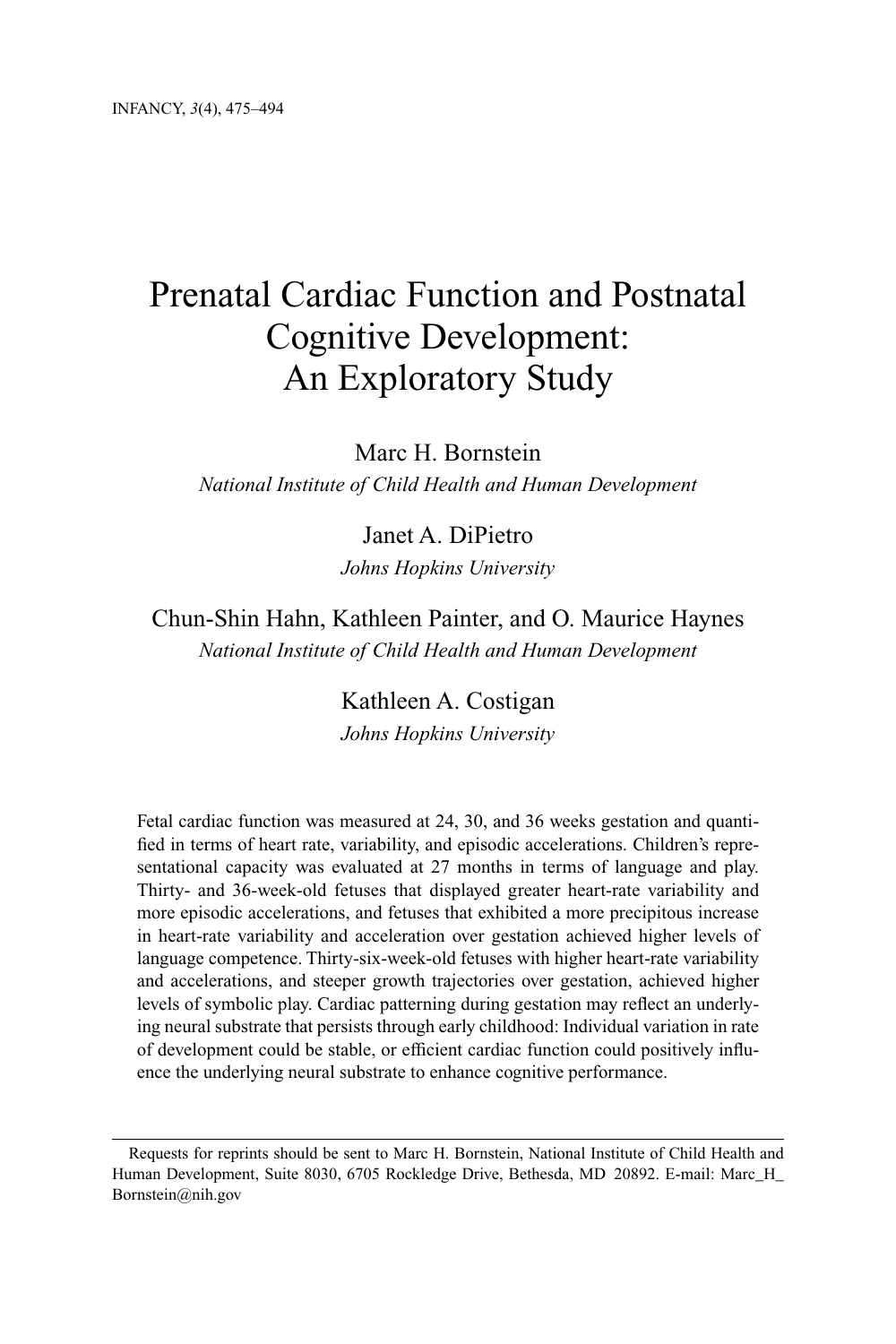#### 476 BORNSTEIN ET AL.

It is now well accepted among neurobehavioral developmental scientists that the transition from fetus to infant is accompanied by significant developmental continuities in neural development (e.g., Als, 1982; Joseph, 2000; Prechtl, 1984). Well into prenatal life several anatomical, brainstem, and sensory systems are so developed that they are approaching structural and functional maturation. Consequently, postnatal development in diverse spheres of function might profitably be considered against the backdrop of prenatal development. Our goal in this study was to ask whether select features of prenatal development help to explain select features of postnatal function.

Developmental scientists have long been interested in the period before birth as a forebear of subsequent development (e.g., Sontag, 1941; Sontag & Richards, 1938). However, empirical validation of whether features of prenatal development predict postnatal function has been impeded by the general inaccessibility of the fetus. Although significant advances in biotechnology have now opened a window to the intrauterine world, investigators have continued to face the challenge of measuring behavior without the aid of directly seeing, hearing, touching, or manipulating the subject of study. Few studies have attempted to document prenatal to postnatal consistencies, which may portend antenatal origins of individual differences in infants and children (e.g., DiPietro, Hodgson, Costigan, & Johnson, 1996; Groome et al., 1999; Madison, Madison, & Adubato, 1986; Shadmi, Homburg, & Insler, 1986; St. James Roberts & Menon-Johansson, 1999); to date, none has followed children past the first year of life.

Heart rate is the most commonly measured characteristic of fetal function, originating in clinical evaluation of fetal well-being. In general, fetal heart rate decreases during gestation, whereas measures of both continuous and episodic variability in heart rate increase; both processes have been attributed to increased parasympathetic innervation of the heart (Dalton, Dawes, & Patrick, 1983; Freeman, Garite, & Nageotte, 1991; Martin, 1978). Stability in heart rate and variability during gestation, a prerequisite for establishing potential individual differences, has been well established (DiPietro, Costigan, Pressman, & Doussard-Roosevelt, 2000; DiPietro, Hodgson, Costigan, & Johnson, 1996; Nijhuis et al., 1998). Within-individual stability from prenatal to postnatal life in measures of fetal heart rate or variability is now documented as well (DiPietro et al., 2000; Lewis, Wilson, Ban, & Baumel, 1970; Thomas, Haslum, MacGillivray, & Golding, 1989).

As with the fetus, cardiac measures have a long tradition of use as indicators of autonomic function in developmental research with infants and children by relating cardiac measures to child performance. For example, better contemporaneous heart rate variability (e.g., vagal regulatory capacity) has been associated with shorter visual fixation duration (Richards, 1985), efficient habituation (Bornstein & Suess, 2000), more advanced language and play (Suess & Bornstein, 2000), as well as higher Bayley scores (DeGangi, DiPietro, Greenspan, & Porges, 1991). Earlier heart-rate measures have also been successfully implemented in predicting performance at later ages (Doussard-Roosevelt, Porges, Scanlon, Alemi, & Scanlon, 1997; N. A. Fox & Porges, 1985).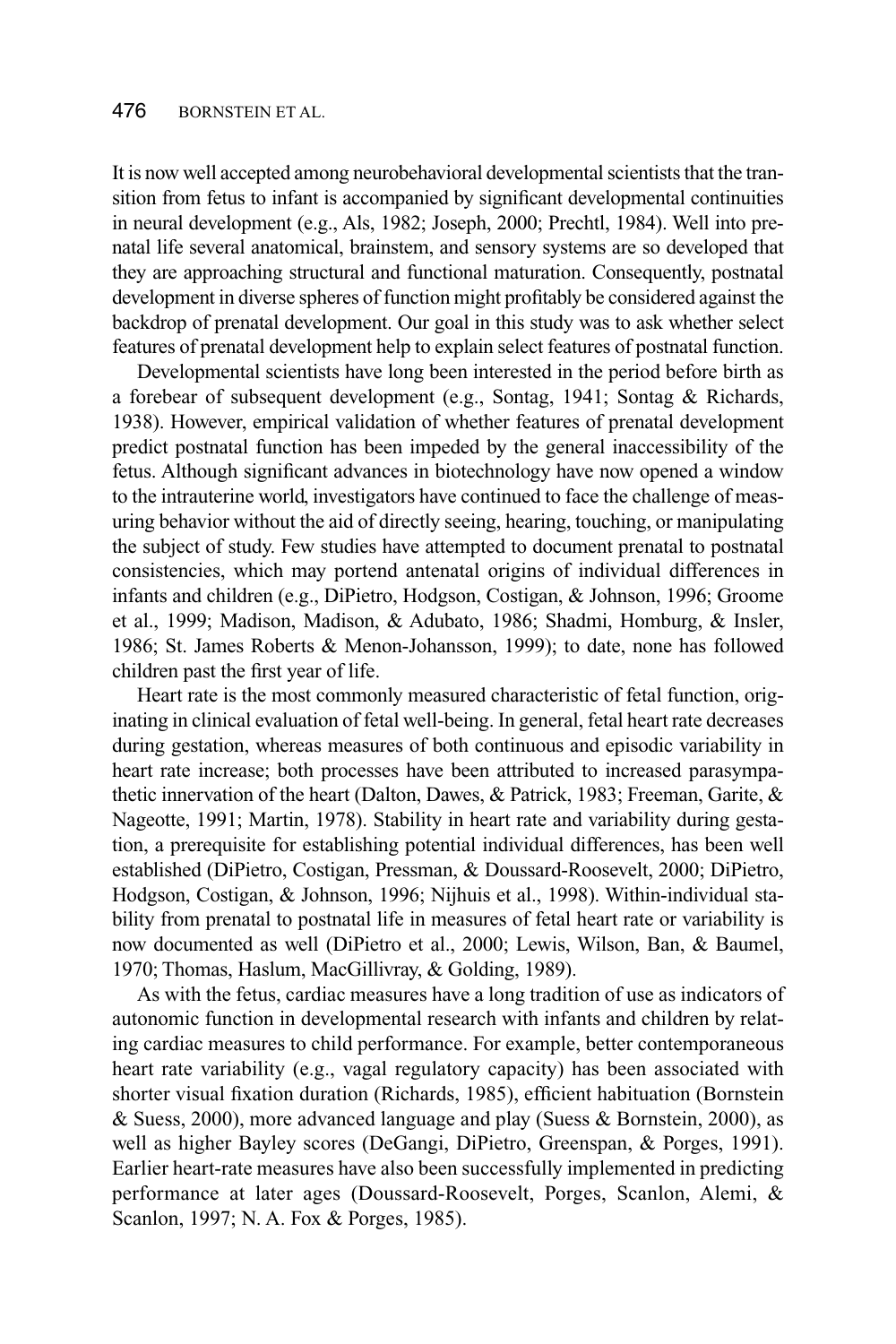To date, investigations relating prenatal heart rate to developmental outcomes after birth have relied on measures of heart rate that are episodic in nature and arise from obstetric practice. These measures, termed accelerations, represent excursions in heart rate that occur for a defined period of time and attain a specific magnitude around an estimated baseline. The presence of accelerations becomes a more prominent feature of fetal heart-rate patterns as gestation advances and forms the cornerstone of clinical assessment of fetal well-being (Ware & Devoe, 1994). Accelerative processes are believed to be vagal in nature (Martin, 1978) and mediated, in part, by coactivation with central processes that also generate spontaneous fetal movements (DiPietro, Hodgson, Costigan, Hilton, & Johnson, 1996; Timor-Tritsch, Dierker, Zador, Hertz, & Rosen, 1978). Accelerations during labor have been associated with neonatal neurobehavioral performance (Emory & Noonan, 1984) and developmental maturation in the first year of life (Painter, Depp, & O'Donoghue, 1978). Antenatal assessment, based on measures that include accelerations, has been associated with performance on the Bayley Mental Development Index at age 2 (Todd, Trudinger, Cole, & Cooney, 1992). However, interpretation of these studies as relevant to normally developing fetuses and infants is limited by the inclusion of at-risk pregnancies and preterm births.

The goal of this study was to determine whether a predictive relation between heart-rate measures and age-appropriate aspects of early childhood performance originates in the fetal period through a third-year postnatal follow-up of children first studied as fetuses (DiPietro, Costigan, Shupe, Pressman, & Johnson, 1998). Our outcome measures center on symbolic function, in specific language and pretense play, which constitute critical age-appropriate cognitive and representational skills in toddlers (Bornstein & Haynes, 1998; de Villiers & de Villiers, 1999; Edwards & Liu, 2002; Piaget, 1936/1952; Užgiris & Raeff, 1995). Typically developing children in this age range manifest rapidly advancing receptive and expressive verbal skills. Similarly, symbolic play is emerging as children more and more readily represent their own experiences as well as those of others in pretense. Many factors contribute to individual differences in language and play (e.g., Bornstein, Haynes, O'Reilly, & Painter, 1997; Bornstein, Haynes, & Painter, 1998; Bornstein & O'Reilly, 1993) neurobiological status and cardiac efficiency among them (e.g., Sigman & Sena, 1993; Suess & Bornstein, 2000). Underlying individual variation in children's language and play development are the abilities to self-regulate and control physiological systems and activities that help to maintain optimal cognitive and learning states (Weiner, 1948). In turn, the ability to regulate cardiac function and state and respond to the environment are critical to physical, psychological, and social growth (Porges, 1996). Among the many structures and functions developing in toddlers, both language and play are expected to be positively influenced by efficient autonomic function. Both are also "scalable" dimensions of growth (in the sense that they are anchored in at least interval scales).

Guided by the existing literature regarding the use of cardiac activity as a metric for underlying neural development, we expected that higher levels of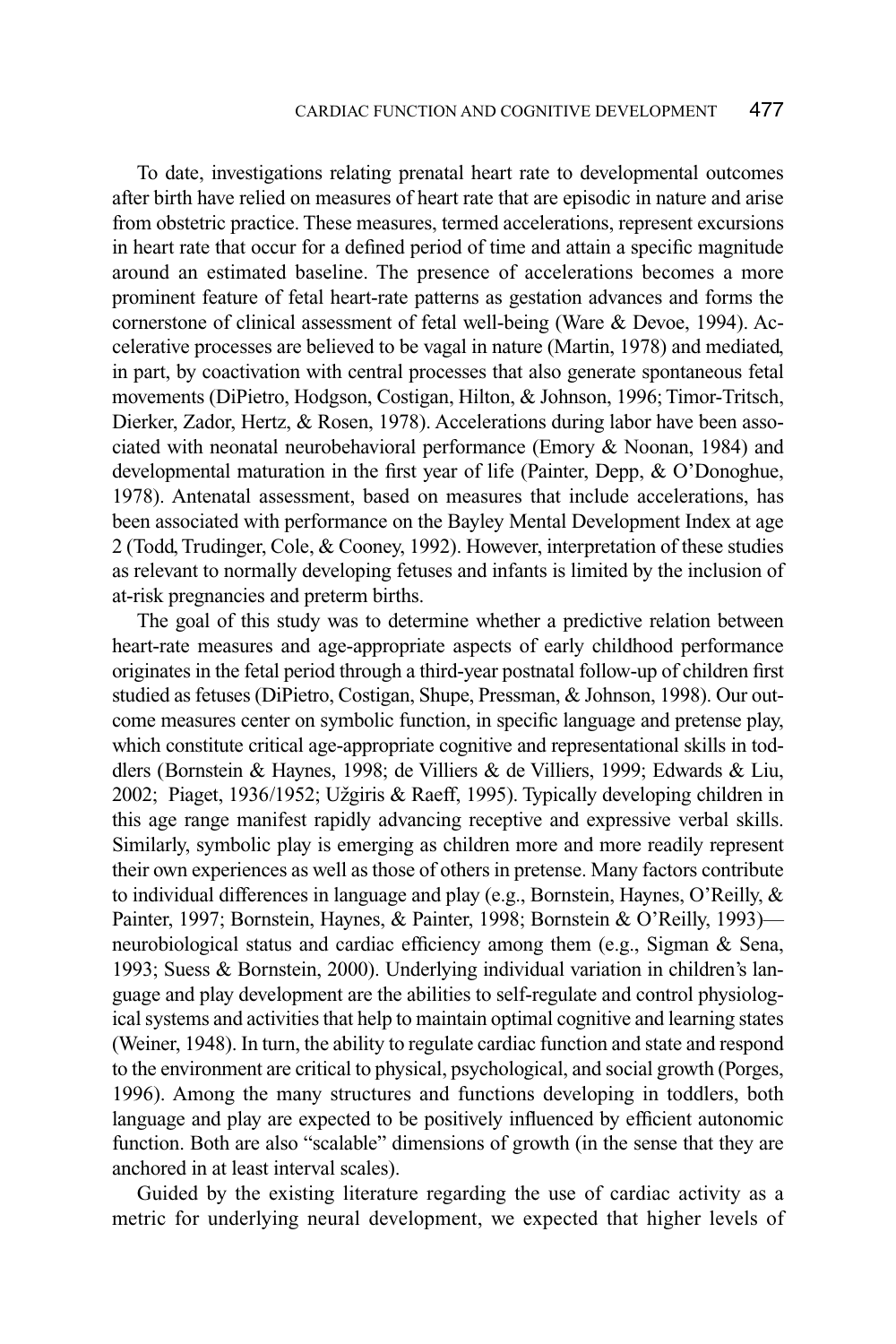parasympathetic function, as evidenced by decreasing heart rate, increasing variability, and increasing accelerations, would be associated with better developmental performance during childhood. We incorporated both continuous measures of function (heart rate and variability) that are recognized by developmentalists as well as episodic measures (accelerations) that have been established in the obstetric literature. Just as during any other developmental period, there is individual variation in the rate of heart-rate development during gestation (Nijhuis et al., 1998). Therefore, we also expected that fetuses that developed at more rapid rates would also develop more rapidly as infants, showing higher levels of cognitive function at postnatal assessment. This investigation was undertaken to advance our understanding of pre- to postnatal development by evaluating multiple indexes of heart rate from midgestation to late gestation to predict multiple characteristics of child cognitive development (language and play) during the third year of life. Prominent among sources of error that may influence detecting and interpreting endogenous predictive validity in the child are exogenous influences. In this study, we controlled for maternal verbal intelligence and social desirability in responses.

#### METHOD

#### **Participants**

Fifty-two healthy, pregnant women and their singleton fetuses participated in the prenatal assessment phase of the study (see DiPietro et al., 1998). Pregnant women were enrolled if they had an unremarkable pregnancy history, were nonsmokers, and had good pregnancy dating based on the following: a pregnancy test within 2 weeks of a missed menstrual period or a first trimester obstetric or ultrasound examination. All children were term at birth, of normal birth weight, and discharged from the regular newborn nursery according to normal schedules.

Mothers and children who had been seen in pregnancy participated in this follow-up assessment at 27 months; the data reported here use a subsample of a larger sample of fetuses, some of whose fetal data have been previously reported (DiPietro et al., 1998). Seventeen dyads that participated in the prenatal phase did not participate in the postnatal assessment. Five had moved, 11 declined to participate, and 1 child was not being taught English, leaving 35 mother–child pairs in the final sample (16 girls and 19 boys). The follow-up rate from the prenatal to toddler period was 67%. However, there were no identifiable differences in either prenatal or postnatal variables between follow-up participants and nonparticipants: Children seen as toddlers did not differ from children not seen in fetal heart rate at 24, 30, or 36 weeks gestation, heart-rate variability, or heart-rate acceleration, all *t*s *ns*. All children, whether they were seen in the child study or not, were term at birth, of normal birth weight, and length of gestation, *t*s *ns*, and discharged from the regular newborn nursery according to normal schedules. Mothers of children seen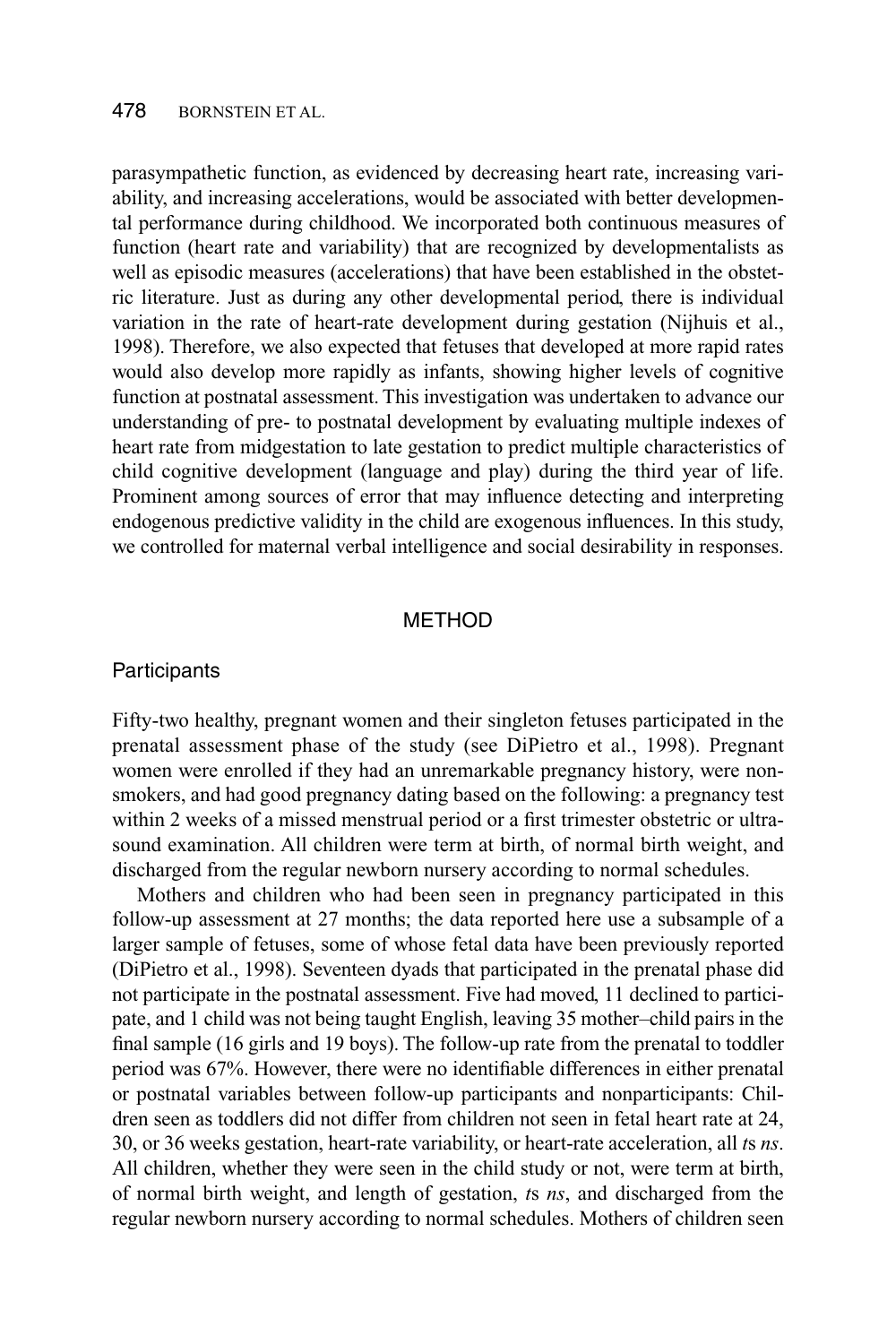as toddlers did not differ from mothers of children not seen in age or years of education, *t*s *ns*. There was no difference in family income between the 35 families seen in the follow-up assessment and the 17 families not seen.

Table 1 presents the child's age, the mother's age, the education of the parent at prenatal and postnatal assessment, family socioeconomic status (SES), and comparisons of these family demographic variables between girls and boys. At postnatal assessment, children were between 25 and 30 months of age. Girls did not differ from boys on any variable. Mothers averaged 30.2 years of age at the prenatal assessment and 33.5 years at the postnatal assessment. They all had completed high school; 25 had completed college, and of those 17 had completed university graduate programs. Years of education were somewhat higher for mothers with sons than for mothers with daughters at both prenatal and postnatal assessments, and so years of education was selected as a potential covariate in analyses of sex differences in fetal and child variables. At the time of the child postnatal assessment, 2 mothers reported that they were not working outside the home, and the 33 mothers who did report working averaged 33.5 hr per week  $(SD = 11.4)$ . All fathers, except 1, had completed high school; 18 had completed college, and of those 10 had completed university graduate programs. Families were of middle to upper middle SES as measured by the Hollingshead (1975; see also Gottfried, 1985) Four-Factor Index of Social Status.

|                                                    | Total Sample <sup>a</sup> |           | $Girls^b$        |      | $Boys^c$ |     |                              |
|----------------------------------------------------|---------------------------|-----------|------------------|------|----------|-----|------------------------------|
|                                                    | $\overline{M}$            | <b>SD</b> | $\boldsymbol{M}$ | SD   | M        | SD  | Girls Versus Boys            |
| Child's age in months                              |                           |           |                  |      |          |     |                              |
| At postnatal assessment                            | 27.0                      | 0.9       | 27.4             | 1.2  | 26.7     | 0.6 | $t(20.8)^d = 1.94$ , ns      |
| Maternal age in years                              |                           |           |                  |      |          |     |                              |
| At prenatal assessment                             | 30.2                      | 3.1       | 30.4             | 3.5  | 30.1     | 2.8 | $t(33) < 1$ , ns             |
| At postnatal assessment                            | 33.5                      | 3.2       | 34.0             | 3.6  | 33.1     | 2.9 | $t(33) < 1$ , ns             |
| Maternal education in years                        |                           |           |                  |      |          |     |                              |
| At prenatal assessment                             | 16.1                      | 2.5       | 14.8             | 2.7  | 17.2     | 1.8 | $t(25.3)^d = -3.05, p < .05$ |
| At postnatal assessment                            | 16.5                      | 2.2       | 15.7             | 2.4  | 17.3     | 1.7 | $t(25.9)^d = -2.21, p < .05$ |
| Paternal education in years                        |                           |           |                  |      |          |     |                              |
| At prenatal assessment <sup>e</sup>                | 15.7                      | 2.6       | 15.0             | 2.7  | 16.3     | 2.5 | $t(29) = -1.37$ , ns         |
| At postnatal assessment                            | 15.8                      | 2.4       | 15.3             | 2.2  | 16.3     | 2.6 | $t(33) = -1.24$ , ns         |
| Family SES <sup>f</sup> at postnatal<br>assessment | 51.5                      | 10.4      | 48.4             | 10.7 | 54.1     | 9.7 | $t(33) = -1.64$ , ns         |

TABLE 1 Demographic Characteristics of the Sample

*Note.*  $SES = \text{socioeconomic status.}$ 

 $N = 35$ .  $\frac{b}{n} = 16$ .  $\frac{c}{n} = 19$ . <sup>d</sup>Modified degrees of freedom are reportd for the separate-variance *t* test. e Missing data resulted in the degrees of freedom for the *t* test = 29. <sup>f</sup> Hollingshead (1975) Four-Factor Index of Social Status.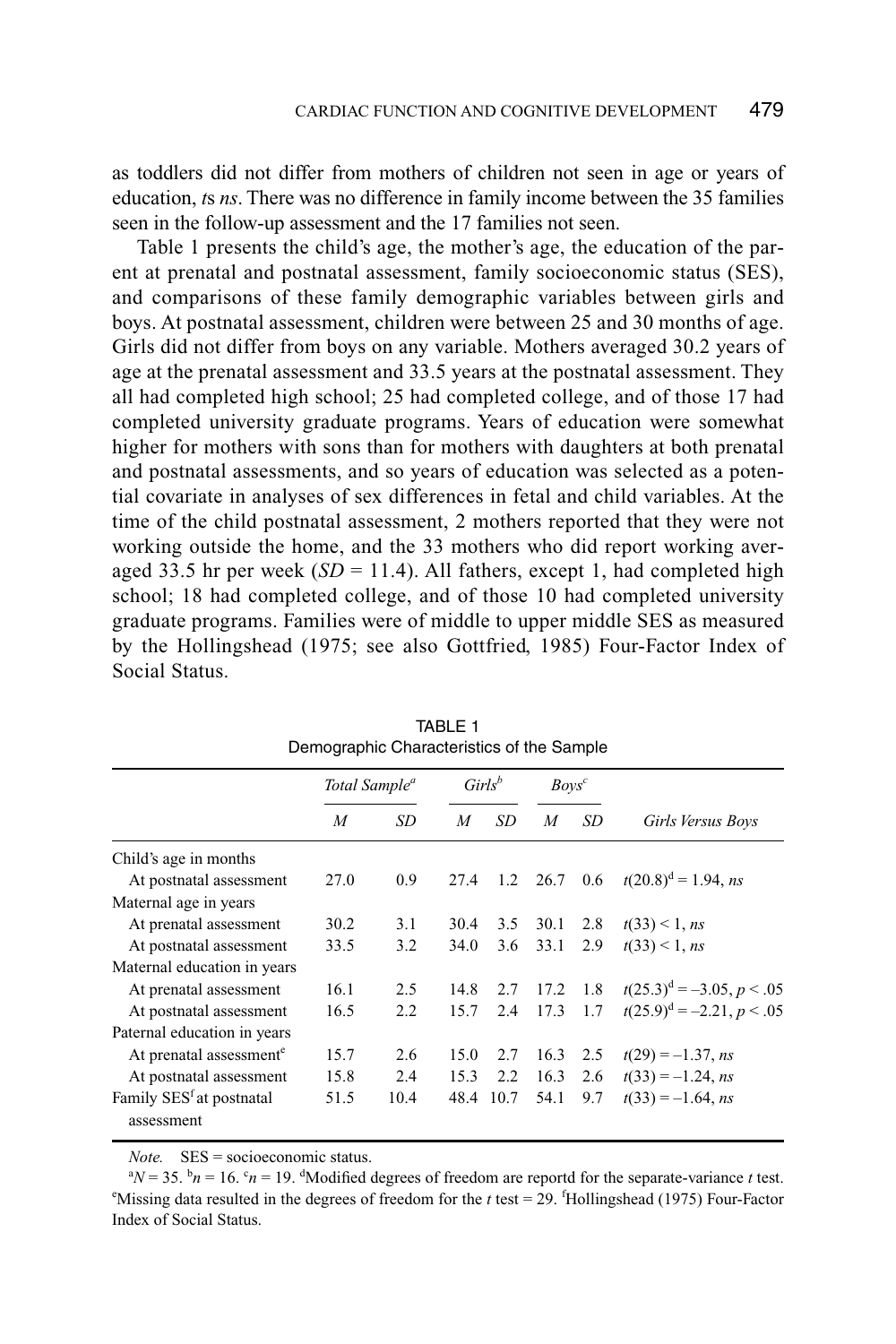#### 480 BORNSTEIN ET AL.

## Fetal Data Collection and Quantification

Details of the fetal data collection at 24, 30, and 36 weeks gestational age appear in work of DiPietro et al. (1998). To control for potential diurnal and prandial effects, fetuses were tested at the same time during each visit, either at 1:00 p.m. or 3:00 p.m., and women were instructed to eat 1.5 hr prior to testing, but not again before testing. Women were monitored in a left lateral recumbent position while resting quietly. Fetal heart-rate detection and quantification were based on standard Doppler cardiography and digitized on a computerized data collection system. Fetal heart-rate data were processed using a series of error rejection procedures, based on moving averages of acceptable values, which were applied to remove movement artifact. Data were interpolated to preserve temporal integrity, but interpolated data were not used in data analyses. A moving baseline was fit to the artifact-free data to provide a background from which to detect episodic changes. The data were epoched into fifty 1-min periods. Fetal heart-rate measures were calculated as: (a) heart rate, the mean of the fifty 1-min epochs; (b) heart-rate variability, computed as the standard deviation for each 1-min epoch, again averaged over the 50-min recording; and (c) heart-rate acceleration, the number of changes in heart rate that exceeded 15 beats per min above baseline for at least 15 sec during the 50-min recording.

### Child Data Collection and Quantification

The child follow-up took place between 25 and 30 months of age, during one 2-hr home visit scheduled at a time convenient to mother and child. Children first played alone; then they participated in a structured play activity and a language assessment with a researcher. In the week before the home visit, mothers received in the mail and completed questionnaires, including one that evaluated child expressive vocabulary. During the home visit, mothers completed a sociodemographic questionnaire about the family, evaluated the quality of the play session, and were administered a measure of verbal intelligence. Following the home visit, further information about the child's communicative skill was obtained through a scheduled telephone interview. Mothers were also given additional questionnaires after the visit to return by mail; one assessed social desirability of maternal responses. Researchers and mothers alike were blind to fetal data and hypotheses of the study.

*Language.* Four measures of each child's language competency were obtained. One week prior to the home visit, mothers received the MacArthur Communicative Development Inventory (CDI; Fenson et al., 1993) by mail and were asked to complete it on the basis of their general knowledge of the child. The total number of words that the mother reported her child produced on the MacArthur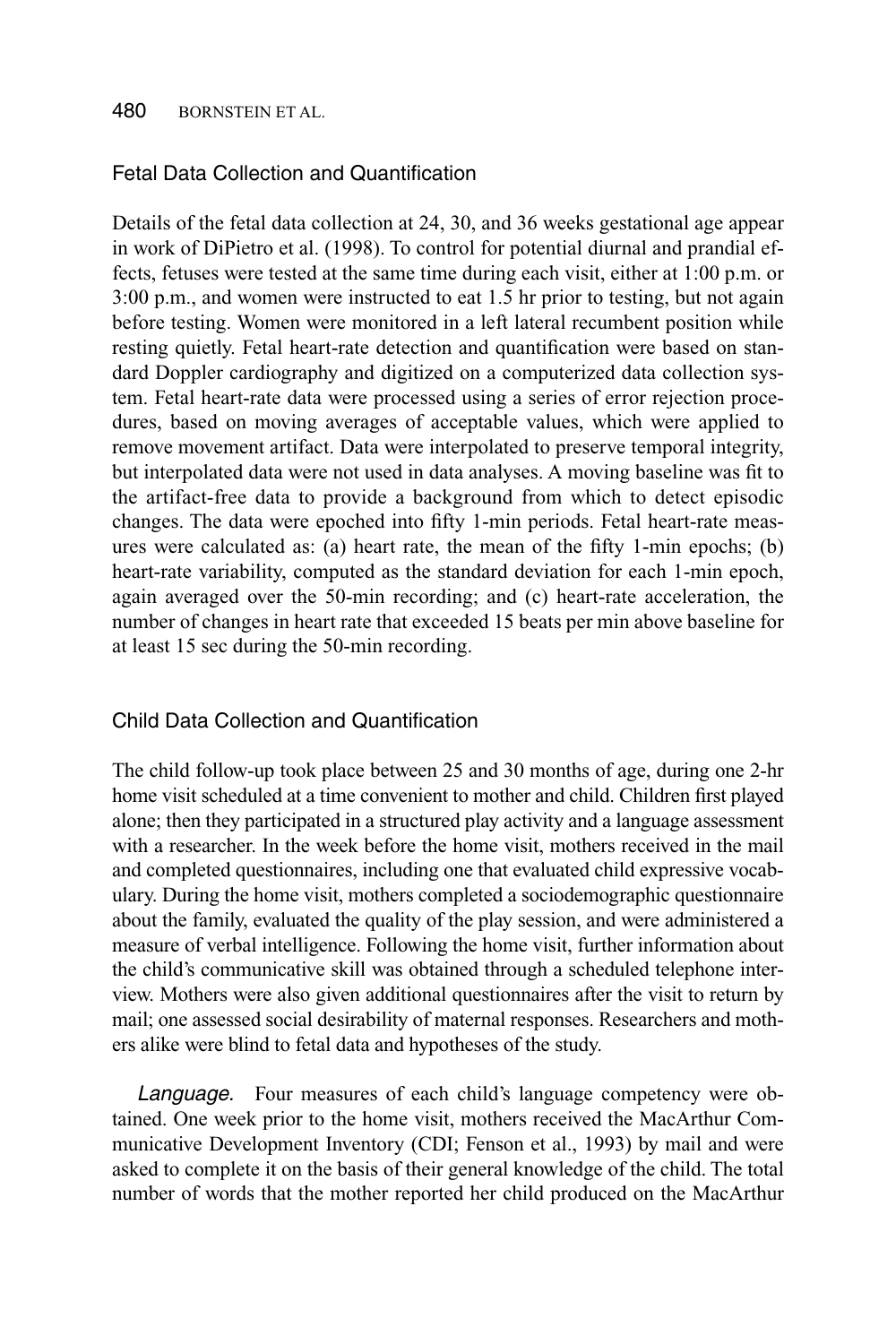CDI was calculated and converted to an age-normed percentile score. During the home visit, a researcher administered the Comprehension Scale 'A' and the Expressive Language Scale of the Reynell Developmental Language Scales—Second Revision (RDLS; Reynell & Huntley, 1985). Children's raw (total number of items passed) and standard language scores for comprehension and production were calculated from the RDLS, and standard scores were used in the analyses. The Vineland Adaptive Behavior Scales (VABS): Interview Edition Survey Form (Sparrow, Balla, & Cicchetti, 1984) Communication Domain, obtained by interview after the home visit, was used to assess mothers' perceptions of child communication skills. The score for the Communication Domain is the sum of raw scores for the Expressive and Receptive subdomains converted to a standard score.

*Play.* Two measures for each child's play were obtained. During the home visit, the child was videotaped while playing alone and then in elicited play with an experimenter. Two sets of standard, age-appropriate toys (doll, bear, blanket, doll bottle, tea set, pot, pan, spatula, fire truck with fire fighter, gas pump, drill, pliers, six colored wooden blocks, stacking barrels, and a toy camera) were used. These toys were selected to represent feminine, masculine, and gender-neutral categories (see, e.g., Caldera, Huston, & O'Brien, 1989) and allowed for a variety of different play behaviors, ranging from simple exploration to more complex symbolic play. During 10 min of solitary play, the mother was asked to sit near the child but to refrain from interacting with the child; she was given a family sociodemographic questionnaire to complete, making her less accessible to the child although still reassuringly nearby. Play was coded from videotapes in accordance with a mutually exclusive and exhaustive play category system that included eight levels (Levels 1–4: exploratory play, Levels 5–8: symbolic play) and a default (no-play) category derived from previous research (see Bornstein, Haynes, O'Reilly, et al., 1997). Reliability of play was based on sec-by-sec agreement. There were 600 sec in a play session, and  $\kappa$ assessments were based on whether coders agreed with the play level coded for each sec. Average κ for child symbolic play was .90. Four indexes of play were taken: the count of symbolic play bouts, the proportion of play bouts that were symbolic, the total duration of symbolic play, and the proportion of play duration that was symbolic. Because these indexes are consistently highly correlated (see Bornstein, Haynes, Legler, O'Reilly, & Painter, 1997; Bornstein, Haynes, O'Reilly, et al., 1997), their mean standard score was used as a summary index representing the amount of childalone symbolic play.

Following child solitary play, the child participated in a structured symbolic play task based on the same eight-level play scale. This task involved a researcher eliciting increasingly sophisticated levels of play from the child. With the child seated at a table, the researcher presented object(s) to elicit, one at a time, play at Levels 5 through 8. At each level, the child was offered three opportunities to perform each behavior. An object was placed in front of the child, and the researcher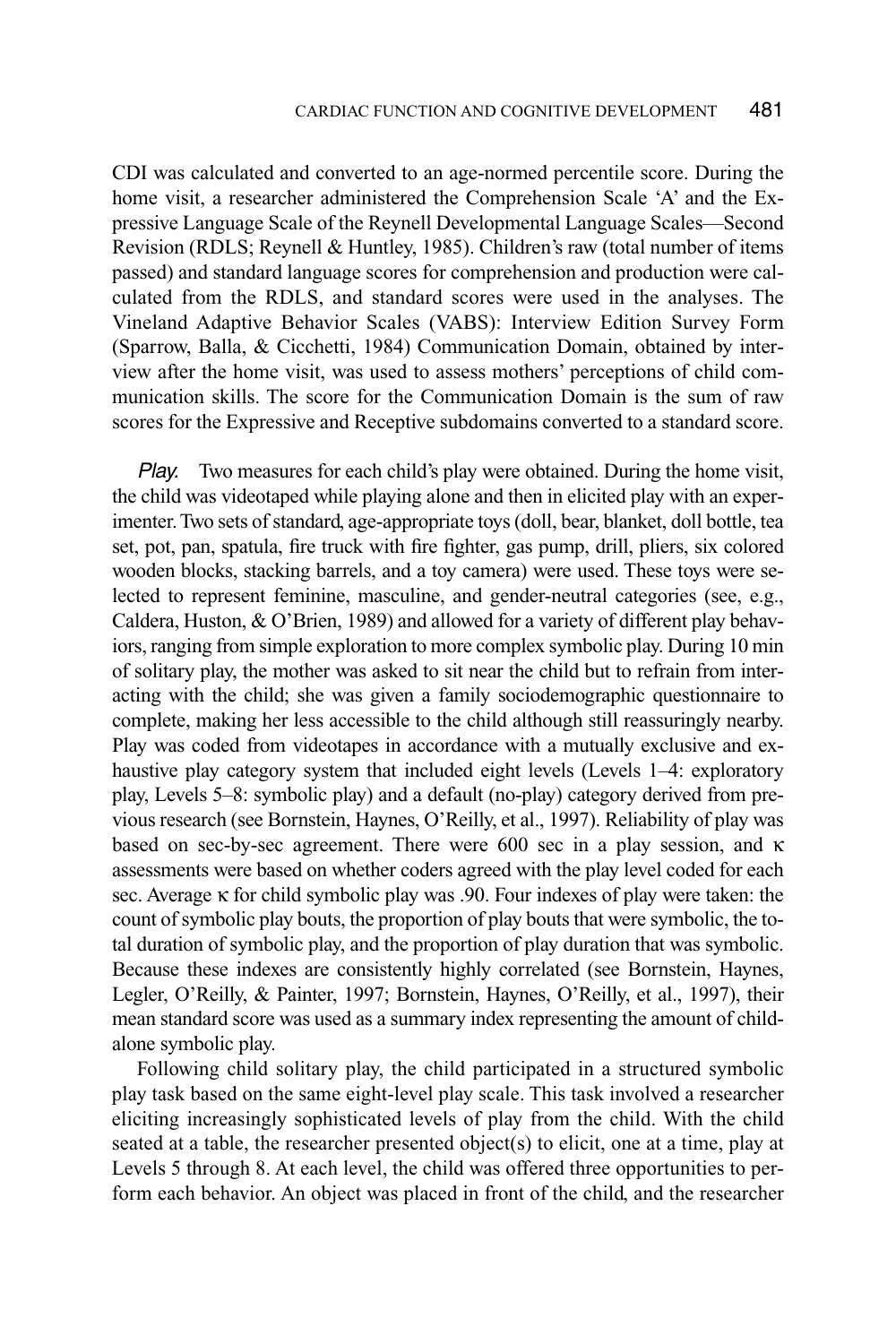asked, "What can you do with this?" The child was given 30 sec to demonstrate play at any level, if she or he did not, the researcher verbally solicited the behavior: "Can you give the bear a drink?" If the child did not perform the behavior after another 30 sec, the researcher demonstrated and then solicited the behavior again. Children were given 3 points if they responded spontaneously, 2 points if they responded after a verbal solicitation, 1 point if they responded after the demonstration, or 0 points if they did not respond at all. The scores for each play level were summed to create a total score, which ranges from 0 to 12.

During the home visit, the mother and the researcher independently evaluated the play sessions by marking a series of 8-point scales, randomly ordered with respect to valence. Their responses were then recoded so that  $0 = not$  *at all* and  $7 =$ *very much so.* Mothers reported that their children were in good health at the time of the observation  $(M = 5.9, SD = 1.5)$ , and according to the researcher, children appeared alert  $(M=6.7, SD=0.5)$ , happy  $(M=6.3, SD=1.3)$ , and relaxed  $(M=6.1, SD=1.5)$ . According to the researcher, children showed only moderate interest in the researcher  $(M = 3.1, SD = 1.9)$  and camera  $(M = 2.9, SD = 1.5)$ , and mothers agreed, reporting that their child's interest in the camera  $(M = 2.9, SD = 2.0)$  and the observer were moderate  $(M = 3.1, SD = 1.7)$ . Mothers reported that the toys were attractive to their children ( $M = 5.2$ ,  $SD = 1.5$ ), but that their child's play during the session was characteristic of their usual play with toys ( $M = 5.3$ ,  $SD = 1.5$ ). These reports suggest that the play data we obtained were typical of the children in general.

#### **Covariates**

In an attempt to focus on the predictive validity of fetal function, we assessed possible influences of several covariates, including infant birth weight and mothers' age, verbal intelligence, and tendency to respond in a socially desirable fashion vis-à-vis maternal report. The Peabody Picture Vocabulary Test–Revised (Dunn & Dunn, 1981), a reliable and valid measure of maternal verbal–perceptual vocabulary intelligence, was administered to the mother at the end of the home visit. The Social Desirability Scale (Crowne & Marlowe, 1960), used to assess a person's tendency to reply to questions in a socially desirable fashion, was used to estimate the degree to which maternal report may be contaminated in the MacArthur CDI and VABS–Communication Domain.

#### RESULTS

#### Analytic Strategy

Prior to any analysis, univariate distributions for all variables were evaluated for the whole group and by sex for normalcy and influential outliers (J. Fox, 1997).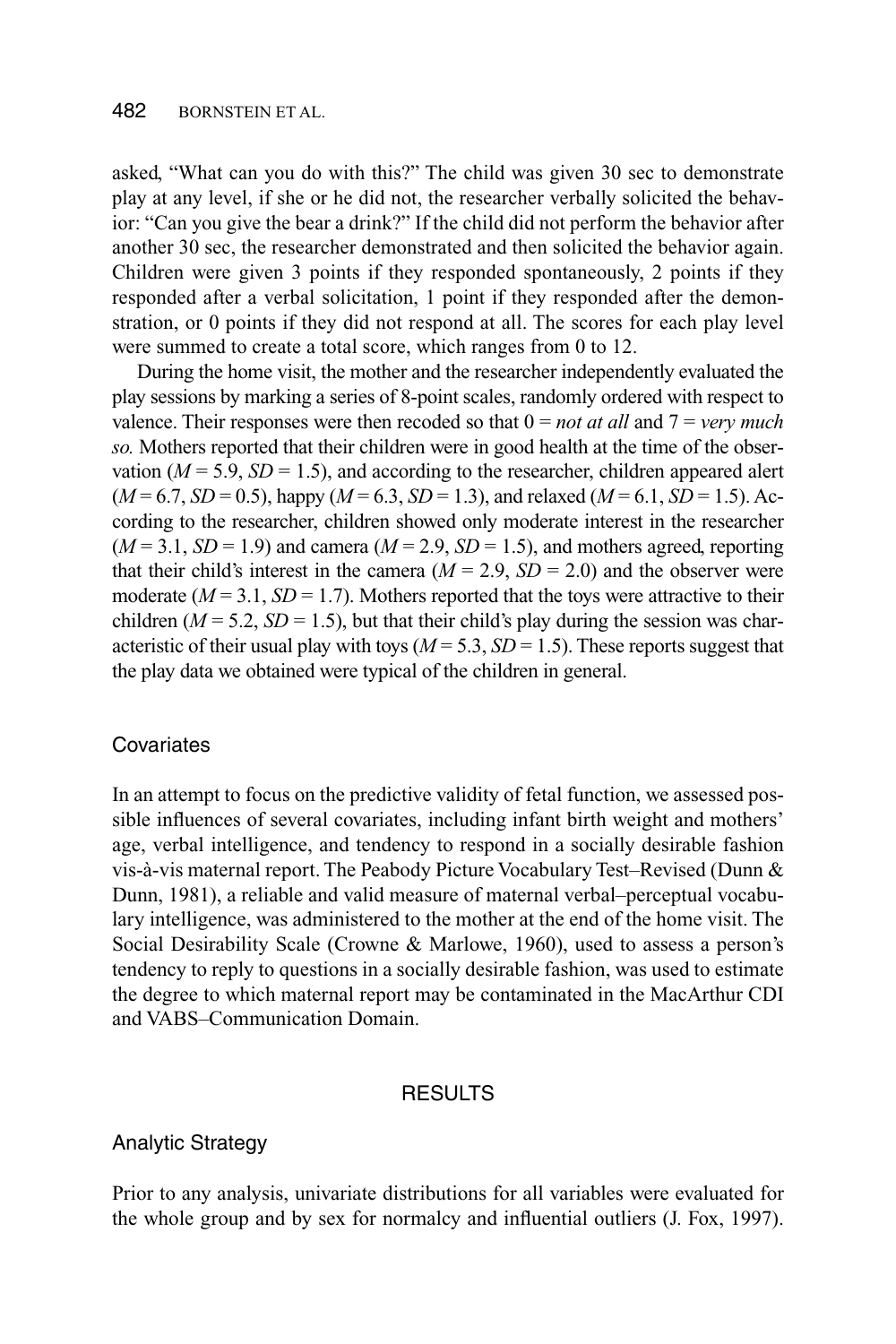Heart-rate variability at 36 weeks gestation was reexpressed using a  $log_{10}$  transformation to approximate normality and reduce outliers. However, because heartrate variability was transformed only for the 36-week variable, untransformed variables were used in the repeated-measures analysis of variance (ANOVA) and the linear growth modeling. Transformed variables were used in correlational analyses; for clarity, untransformed means are presented in tables of descriptive statistics.

There were no significant interrelations between heart rate and variability (*r* range = .09–.17) or heart rate and accelerations (*r* range = .01–.28) at any gestational age. Heart rate variability and accelerations were correlated, *r*s = .56, .84, and .85 at 24, 30, and 36 weeks gestation, respectively, *p*s ≤ .001. However, both were retained as independent measures in the analysis because they represent conceptually distinct cardiac phenomena.

As noted in the description of the sample, significant differences emerged between mothers of girls and mothers of boys in their years of education at the prenatal and the postnatal assessments, and education level was significantly correlated with 30-week heart-rate variability,  $r = .46$ ,  $p < .01$ , and acceleration,  $r = .43$ ,  $p < .05$ . For these fetal variables, the sex difference was reexamined controlling for mothers' years of education. No difference in findings was detected.

There was no correlation between birth weight and any fetal heart measure (*r* range from .01–.14); the correlation between birth weight and the 27-month language aggregate was .09, *ns*, and between birth weight and the symbolic play aggregate it was –.10, *ns*. Thus, birth weight was not used as a covariate. The roles of maternal age, language, and socially desirable responding are discussed in the section on prediction of language.

#### Descriptive Statistics and Developmental Trends in Fetal Heart Measures

The means and standard deviations for fetal heart measures are presented in Table 2. Also displayed in Table 2 are the mean growth trajectories,  $\beta_{10}$ , from the unconditional models for two fetal heart measures: Only these measures showed significant variation among fetuses in their growth trajectories, and the slope coefficients were included in the final analyses examining predictive validity between fetal measures and child outcome measures. Linear growth modeling (LGM) was implemented by HLM 5 (Raudenbush, Bryk, Cheong, & Congdon, 2000); the LGMs reported in this article follow the model described in Bryk and Raudenbush (1992, pp. 134–140).

In repeated-measures ANOVAs of heart-rate level and variability with gestational age as a within-subjects variable, the same developmental patterns were detected as those reported in work by DiPietro et al. (1998), which included this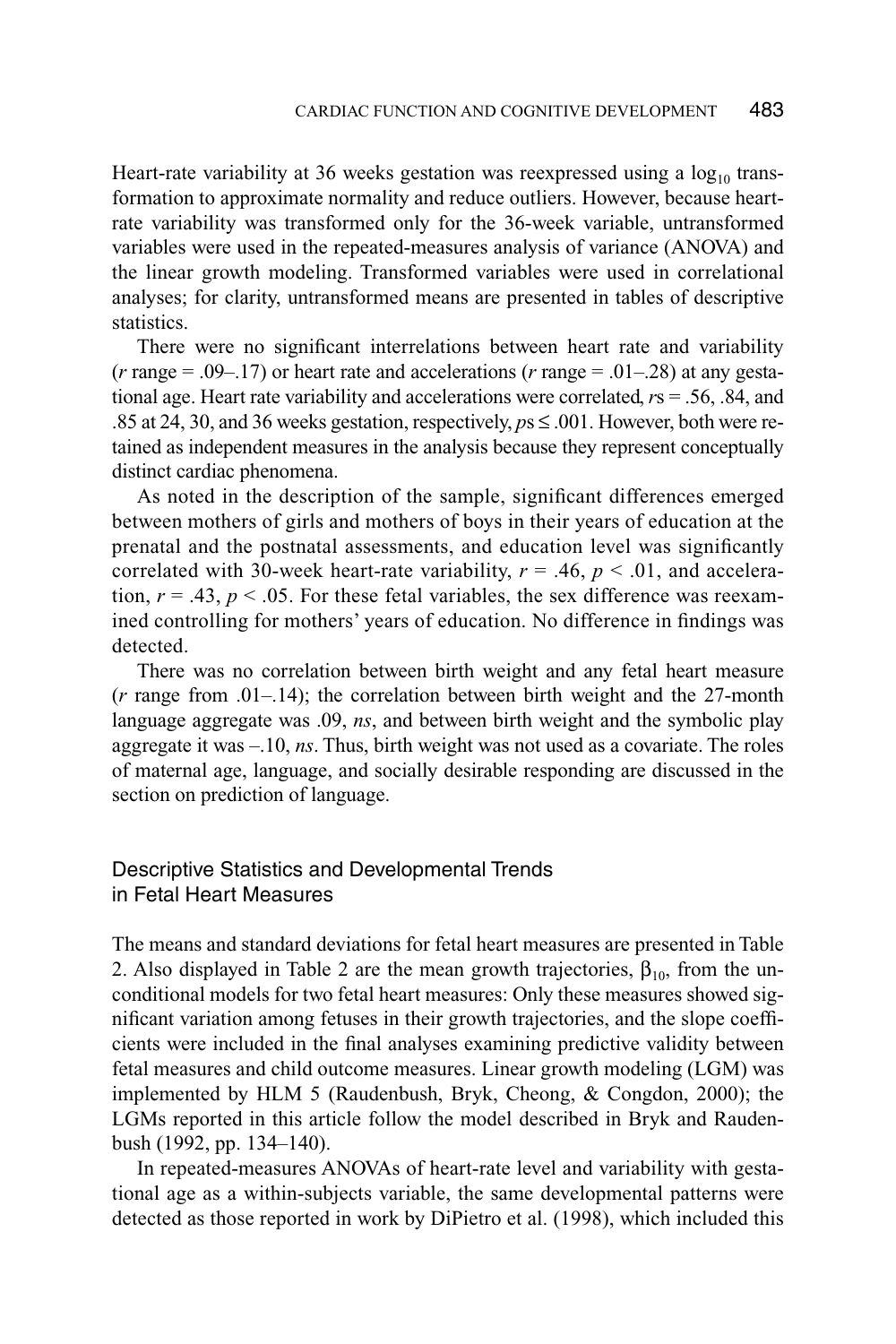#### 484 BORNSTEIN ET AL.

| <b>Fetal Heart Measures</b>   | $\boldsymbol{M}$ | SD   |
|-------------------------------|------------------|------|
| Heart rate                    |                  |      |
| 24 weeks                      | 145.72           | 5.74 |
| 30 weeks                      | 139.87           | 6.53 |
| 36 weeks                      | 139.01           | 8.20 |
| Heart-rate variability        |                  |      |
| 24 weeks                      | 3.90             | 0.76 |
| 30 weeks                      | 4.99             | 1.17 |
| 36 weeks                      | 5.74             | 1.96 |
| Growth trajectory 24–36 weeks | 0.15             | 0.17 |
| Heart-rate acceleration       |                  |      |
| 24 weeks                      | 1.06             | 1.64 |
| 30 weeks                      | 4.66             | 3.64 |
| 36 weeks                      | 7.17             | 5.06 |
| Growth trajectory 24–36 weeks | 0.51             | 0.38 |

TABLE 2 Fetal Measures

study sample. In general, from 24 to 36 weeks gestation, fetuses exhibited reduced heart rate and increased heart-rate variability. In addition to the measures reported by DiPietro et al. (1998), we also evaluated heart-rate acceleration, and the results of this repeated-measures ANOVA, as well as the developmental trends and growth trajectories for all fetal heart measures, are included here.

Fetal heart rate declined 0.56 beats per minute (bpm) each week from 24 to 36 weeks gestation,  $t(34) = -6.16$ ,  $p < .001$ . Fetuses varied significantly in their mean heart rate at 24 weeks,  $\chi^2(34, N = 35) = 82.76, p < .001$ , and those with a higher heart rate at 24 weeks showed smaller declines in their heart rate over time  $(r = .70)$ . However, fetuses did not vary significantly in their heart-rate decline,  $\chi^2(34, N = 35) = 43.86$ , *ns*.

Fetal heart-rate variability increased 0.15 bpm each week from 24 to 36 weeks gestation,  $t(34) = 5.58$ ,  $p < .001$ . Fetuses varied significantly in their heart-rate variability at 24 weeks,  $\chi^2(34, N = 35) = 53.34, p < .05$ . There was no relation between heart-rate variability at 24 weeks and increase in growth trajectory over time  $(r = -0.01)$ . Fetuses varied significantly in the trajectories of heart-rate variability,  $\chi^2(34, N = 35) = 136.00, p < .001$ .

Fetal heart-rate acceleration increased significantly during the period of gestation studied,  $F(2, 33) = 35.30, p < .001$ . Accelerations increased from 24 to 30, from 30 to 36, and from 24 to 36 weeks, as indicated by the repeated-measures ANOVAs,  $F(1, 34) = 39.50, 12.52,$  and 64.33, respectively,  $p_s \le 0.001$ . Each week, fetal heart-rate acceleration increased 0.51 times per 50-min of recording from 24 to 36 weeks gestation,  $t(34) = 8.14$ ,  $p < .001$ . Although fetuses did not vary in their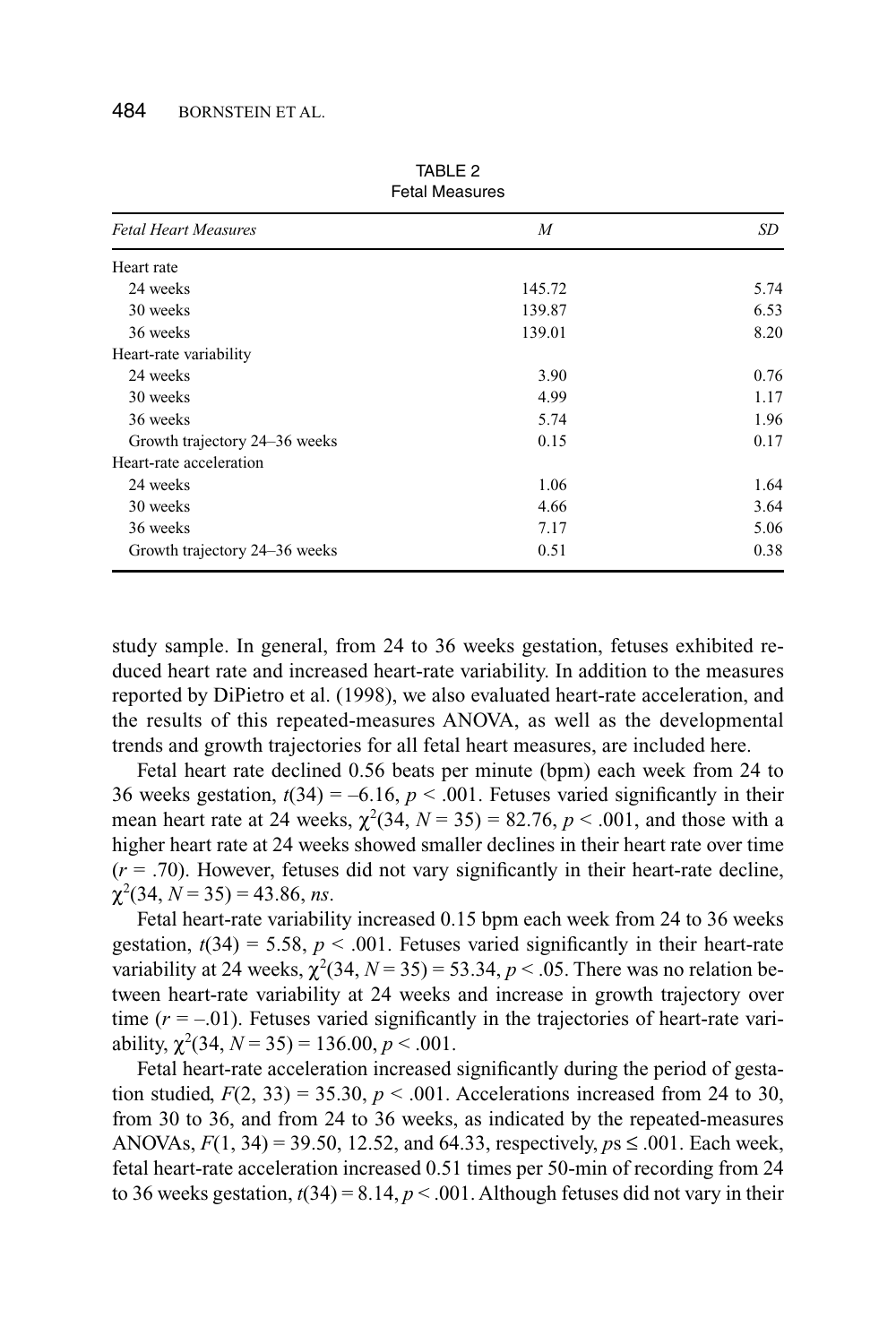heart-rate accelerations at 24 weeks,  $\chi^2(34, N = 35) = 27.05$ , *ns*, they varied significantly in the trajectories of heart-rate accleration,  $\chi^2(34, N = 35) = 75.92$ ,  $p < .001$ .

#### Descriptive Statistics for Children's Cognitive Development

Table 3 shows the means and standard deviations for measures of child language and symbolic play. As expected, the four child language measures were highly positively correlated,  $rs = .51$  to  $.82$ ,  $ps < .001$ , justifying the use of their mean standard score as a comprehensive language aggregate score. The mean RDLS Comprehension score approximated 1 *SD* above the normed average, and the Expressive score approximated the normed average (Reynell & Huntley, 1985). The mean number of words that mothers reported their children used was at the 27 month normed average on the MacArthur CDI (Fenson et al., 1993). The Vineland Communicative subdomain score fell less than 1 *SD* above the mean reported in a standardized sample of 27-month-olds (Sparrow et al., 1984). Even though the correlation between child-alone symbolic play and elicited symbolic play was not significant  $(r = .25, ns)$ , because of their conceptual relatedness, a play aggregate score was computed as the mean standard score of these two measures.

#### Predictive Validity Between Fetal Measures and Child Measures

Table 4 presents zero-order correlations of fetal measures at the three gestational ages and the growth trajectories of heart-rate variability and acceleration with child outcome measures of language and play at 27 months.

| TABLE 3<br><b>Child Measures</b>     |        |       |  |  |  |
|--------------------------------------|--------|-------|--|--|--|
|                                      | M      | SD    |  |  |  |
| Language aggregate score             | 0.03   | 3.51  |  |  |  |
| Reynell <sup>a</sup> —Comprehension  | 1.27   | 1.15  |  |  |  |
| Reynell <sup>a</sup> —Expressive     | 0.22   | 0.60  |  |  |  |
| MacArthur <sup>b</sup> -Vocabulary   | 0.49   | 0.25  |  |  |  |
| Production                           |        |       |  |  |  |
| Vineland <sup>a</sup> —Communication | 107.57 | 14.59 |  |  |  |
| Play aggregate score                 | 0.01   | 0.76  |  |  |  |
| Child alone-symbolic play            | 0.00   | 0.92  |  |  |  |
| Elicited symbolic play               | 8.22   | 3.07  |  |  |  |

<sup>a</sup>Standard score. <sup>b</sup>Percentile score.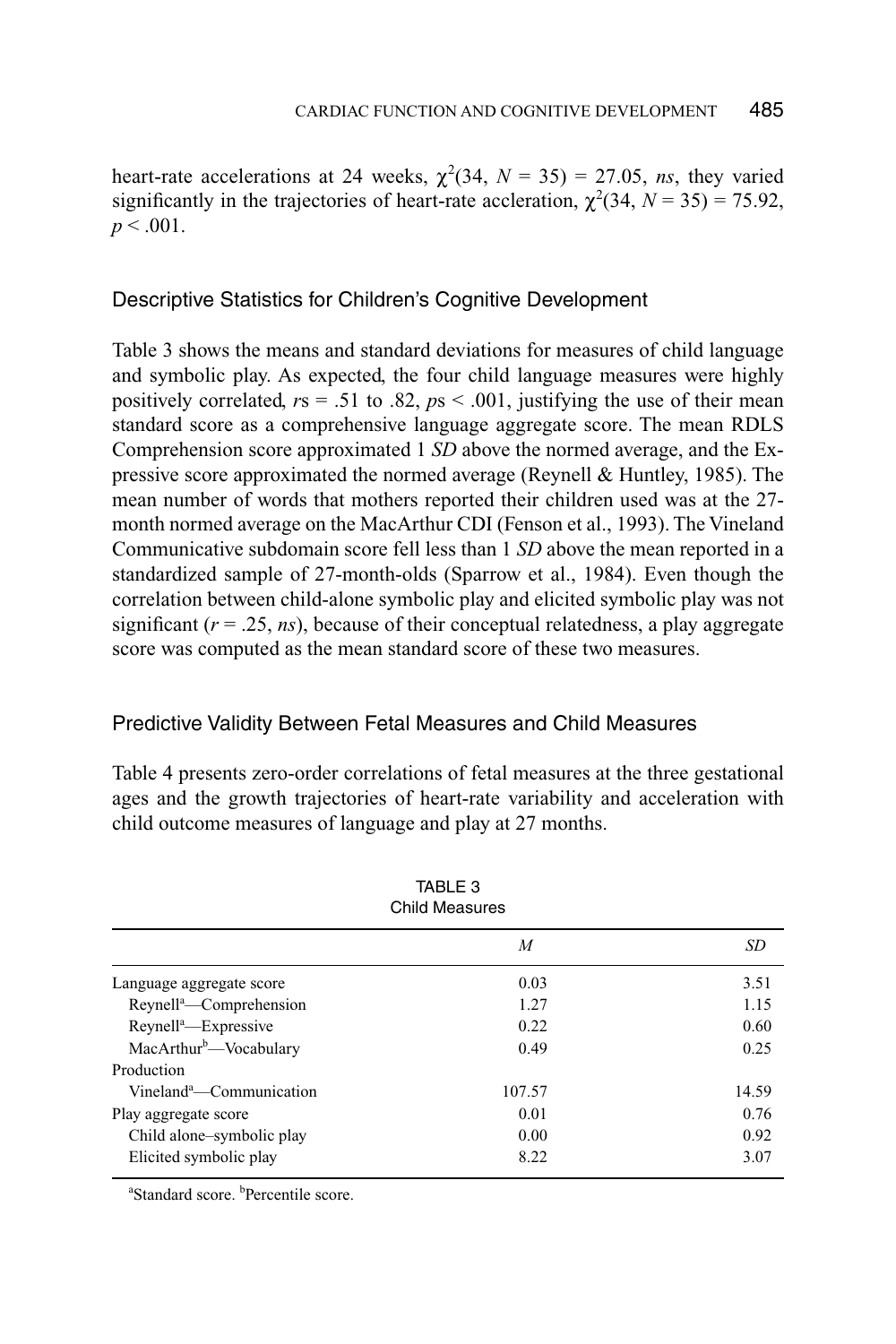|                               | Language Aggregate         |                      |  |
|-------------------------------|----------------------------|----------------------|--|
| <b>Fetal Heart Measure</b>    | Score                      | Play Aggregate Score |  |
| Heart rate                    |                            |                      |  |
| 24 weeks                      | .05                        | $.50^{**}$           |  |
| 30 weeks                      | $-.02$                     | $.37*$               |  |
| 36 weeks                      | $-.14$                     | .33                  |  |
| Heart-rate variability        |                            |                      |  |
| 24 weeks                      | .32                        | $-.19$               |  |
| 30 weeks                      | $.42^*$ $(.34)^a$          | .21                  |  |
| 36 weeks                      | $.38^*$ $(.33)^{b,c}$      | $.34*$               |  |
| Growth trajectory 24–36 weeks | $.31*$                     | $.38*$               |  |
| Heart-rate acceleration       |                            |                      |  |
| 24 weeks                      | .17                        | $-.10$               |  |
| 30 weeks                      | $.43^*$ $(.33)^a$          | .12                  |  |
| 36 weeks                      | $.47^{**}$ $(.40^{*})^{b}$ | $.38*$               |  |
| Growth trajectory 24–36 weeks | $.46^{**}(.41^{**})^b$     | $.47***$             |  |

TABLE 4 Predictive Relations Between Fetal Heart Measures and Child Language and Play at 27 Months

*Note.* One-tailed tests were used for directional hypotheses regarding fetal growth trajectories. All others were two-tailed tests. *N* varied from 32 to 35, resulting in varying degrees of freedom for analyses. Partial correlation controls for maternal verbal intelligence. <sup>b</sup>Correlation of the residual of child language measure controlling for maternal verbal intelligence with the fetal variable.  $\epsilon_p = .057$ .

 $p^*$  ≤ .05.  $p^*$  ≤ .01.

*Prediction of language.* Bartlett's test of sphericity was significant,  $\chi^2(11, N=$  $35$ ) = 922.16,  $p < .001$ , rejecting the hypothesis that all the correlations, tested simultaneously, did not statistically differ from zero. Fetal heart-rate variability and acceleration at the two older ages and the rising growth trajectories of heart-rate variability and acceleration were positively related to the child language aggregate score: Fetuses with higher heart-rate variability and more accelerations at 30 and 36 weeks gestation, and who exhibited a more precipitous increase in heart-rate variability and acceleration over gestation, demonstrated higher levels of language competence at 27 months postnatal age. Post hoc analysis of the components of this aggregate score revealed that each heart-rate measure was related to essentially all language component scores, including those generated by experimenter and by maternal report. The few nonsignificant correlations, mostly between heart-rate variability and the RDLS, were all in the same direction, with *r*s ranging from .24 to .31, suggesting that the small sample size (post hoc power ranged from .40 to .57) may have contributed to a failure to detect relations in the population.

It would be premature to draw conclusions regarding the predictive validity of fetal cardiac function to 27-month child language without considering the potential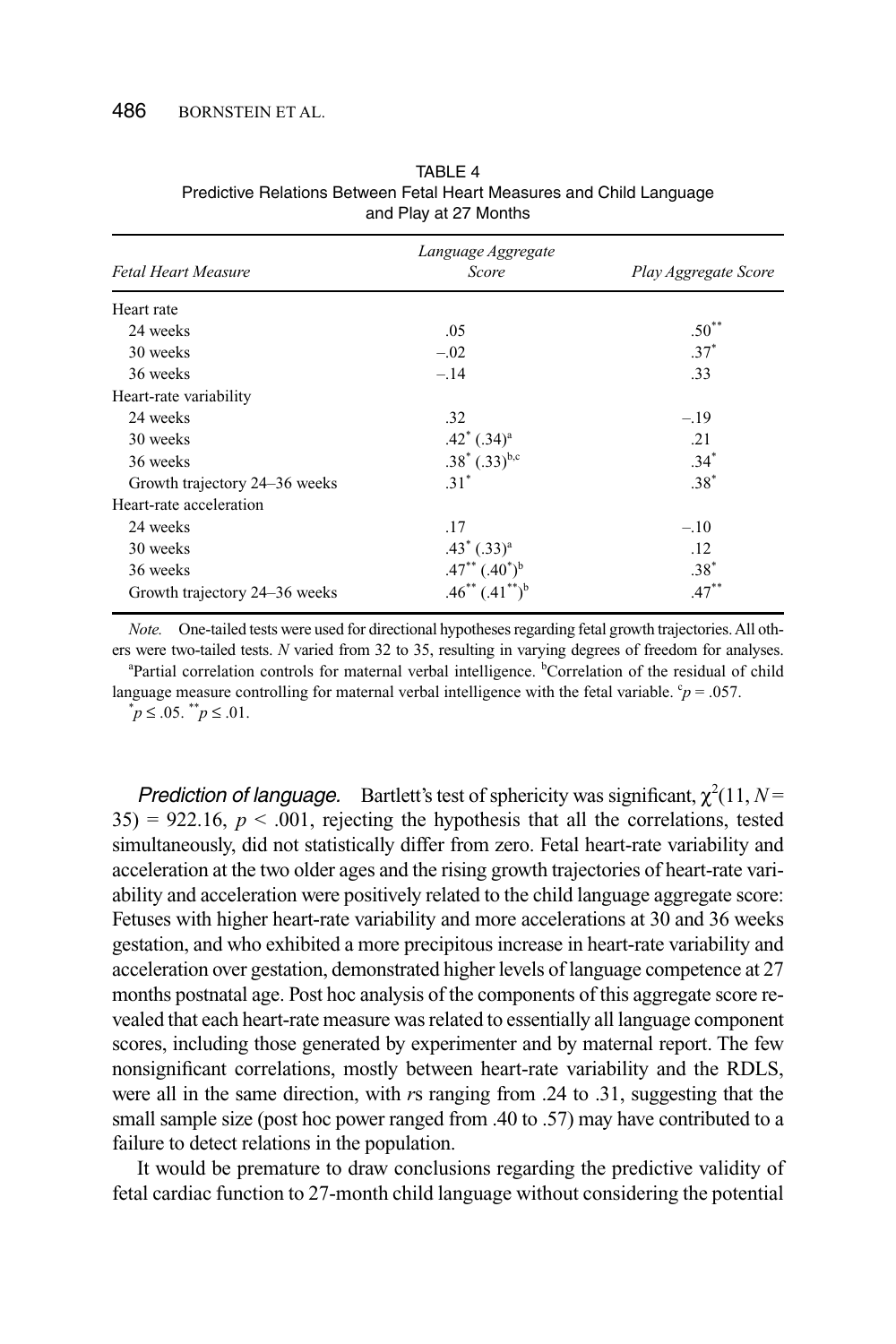role of the mediating variables, such as the child's mother. Maternal age correlated only with heart-rate acceleration at 30 weeks,  $r = .41$ ,  $p < .05$ ; the part correlation between the language aggregate score and heart-rate acceleration at 30 weeks from which maternal age was partialled was  $.37, p \le .05$ . Concurrent associations between maternal verbal intelligence and child language were significant for the language aggregate score, sharing 12% of variance; maternal verbal intelligence was also positively related to 30-week heart-rate variability and acceleration, sharing 15% and 17% of variance, respectively. (Mothers' tendency to make socially desirable responses did not correlate with maternal language reports and so was excluded as a potential covariate.) Accordingly, we reanalyzed significant zeroorder correlations, taking into consideration the covariance of maternal verbal intelligence. The partial correlations or the correlations between the residual of the postnatal and the prenatal variable, after removing the covariance of maternal intelligence, are presented in parentheses after the zero-order correlations in Table 4. The same patterns of results, albeit with the relative magnitudes of correlation coefficients somewhat attenuated, obtained for the predictive relations between prenatal cardiac function and postnatal language after maternal contributions were taken into consideration

*Prediction of play.* Bartlett's test of sphericity was again significant,  $\chi^2(11, N = 35) = 898.57, p < .001$ . Heart rate at 24 and 30 weeks, heart-rate variability and acceleration at 36 weeks, and the rising trajectories of heart-rate variability and accleration were positively related to the play aggregate score: Fetuses that had higher heart rate at 24 and 30 weeks gestation, displayed greater heart-rate variability and acceleration at 36 weeks, and exhibited a more precipitous increase in heart-rate variability and acceleration over gestation scored higher on the aggregate of child-alone symbolic play and elicited symbolic play at 27 months postnatal age. The correlations between these fetal variables and the play component scores were all in the same direction, with *r*s ranging from .15 to .55. However, significant predictive relations were observed only for heart rate at 24 weeks on child-alone symbolic play, and for heart rate acceleration at 36 weeks and the rising growth trajectories of heart-rate variability and acceleration on child-elicited play.

#### **DISCUSSION**

Although at birth significant events lead us to believe that intrauterine and extrauterine life are discontinuous, considerable stability also characterizes development between the fetus and the child. Recently, DiPietro et al. (2000), based on the parent sample of children who participated in this follow-up study, established that there is significant stability in fetal heart-rate measures in the gestational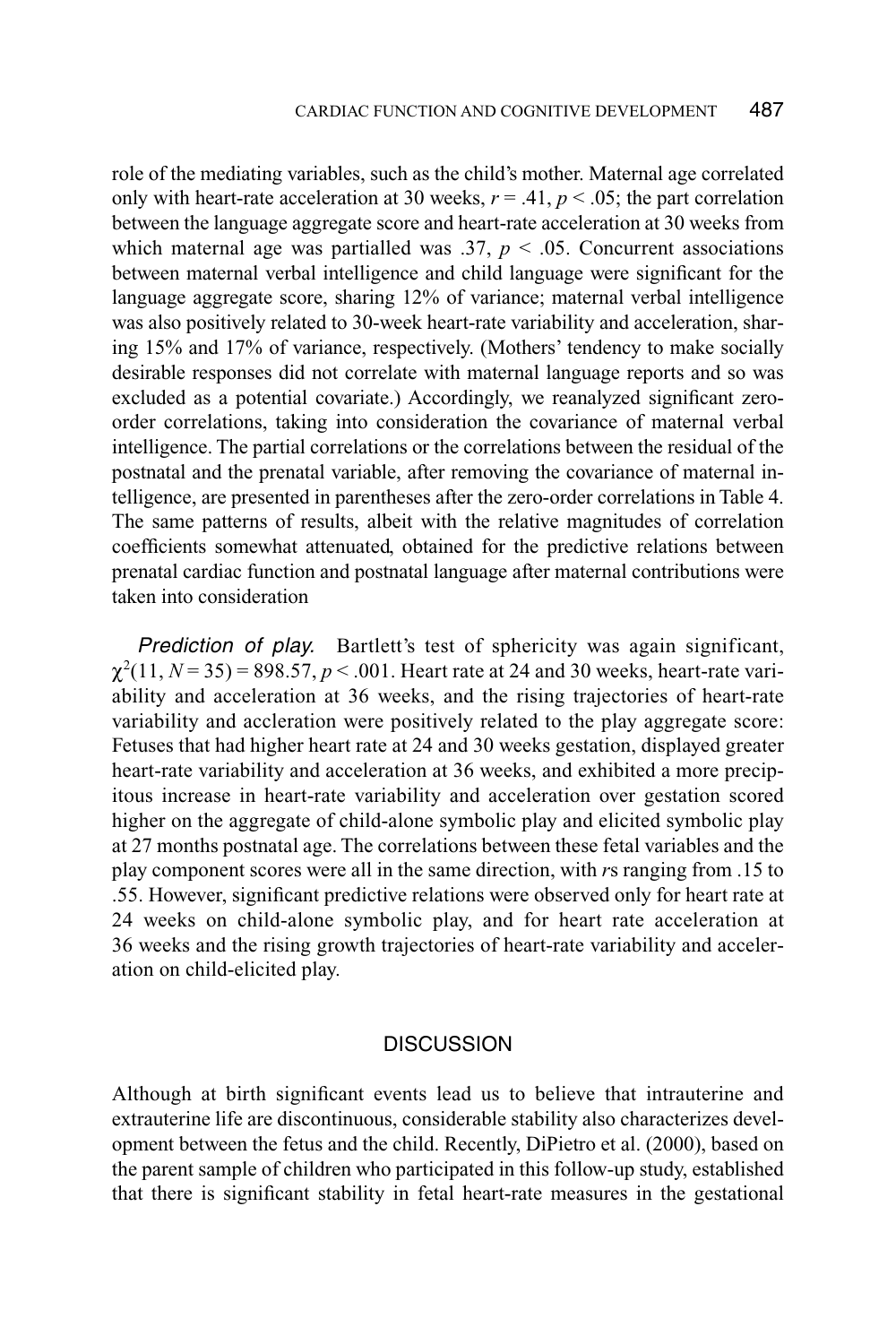period investigated (*r*s range from .56–.73 for heart rate and .30–.68 for variability), as well as stability between prenatal and postnatal cardiac measures (e.g., *r* for 36-week fetal heart rate and infant heart rate at 1 year = .40; fetal to infant variability  $=$  .47). The purpose of this study was to explore predictive validity of fetal development across the "great divide of birth." Our results confirm that, from a developmental perspective, this divide may be more impressive in appearance than in reality and that cross-domain associations exist. We found that prenatal measures of fetal cardiac function predicted postnatal measures of child representational ability, language, and symbolic play. We measured language by experimenter assessment and by maternal report, and we measured spontaneous symbolic play and also assessed a "zone of proximal development" (Vygotsky, 1978) in child play by examining, from their basal performance, how far children could be "stretched" in their symbolic-play capacity. In general, fetuses with greater heart-rate variability and more accelerations at 30 and 36 weeks gestation, and fetuses that exhibited a more precipitous increase in heart-rate variability and acceleration over gestation, grew into children who demonstrated higher levels of language competence at 27 months postnatal age even after controlling for maternal language ability. Fetuses that showed higher heart rate at 24 and 30 weeks, more heart-rate variability and accelerations at 36 weeks, and exhibited a more precipitous increase in heart-rate variability and acceleration over gestation also achieved higher scores in symbolic play at 27 months postnatal age. These findings point to provocative stabilities in development from the prenatal period over the longest time studied to date; they are similar in two distinct (if related) spheres of cognitive accomplishment in early childhood; and they are consistent with endogenous stability independent of exogenous factors inherent in the postnatal rearing environment.

We analyzed developmental trends as well as individual variation in fetal heart function. Fetuses showed developmental trends over the three ages in heart rate: Normatively, mean heart rate decreased over the 24- to 36-week gestational age range tested, whereas heart-rate variability and accelerations increased. If fetuses show individual variability in heart rate, and the normative developmental function in fetuses is to increase in heart-rate variability and acceleration, it could be that fetuses that are advanced in their development in these two realms of cardiac function within the normal range, or that are developing at more rapid rates, are fetuses whose autonomic functioning in general or cardiac functioning in particular is more advanced. It could also be that these fetuses are simply "ahead of the curve" in general development. We predicted that those fetuses would also show advanced postnatal function.

Although heart rate predicted play at younger fetal ages, measures of variability and acceleration in fetal heart rate and their growth trajectories were more successful and systematic at predicting developmental outcomes. This is consistent with the clinical perspective that variability is more informative of fetal well-being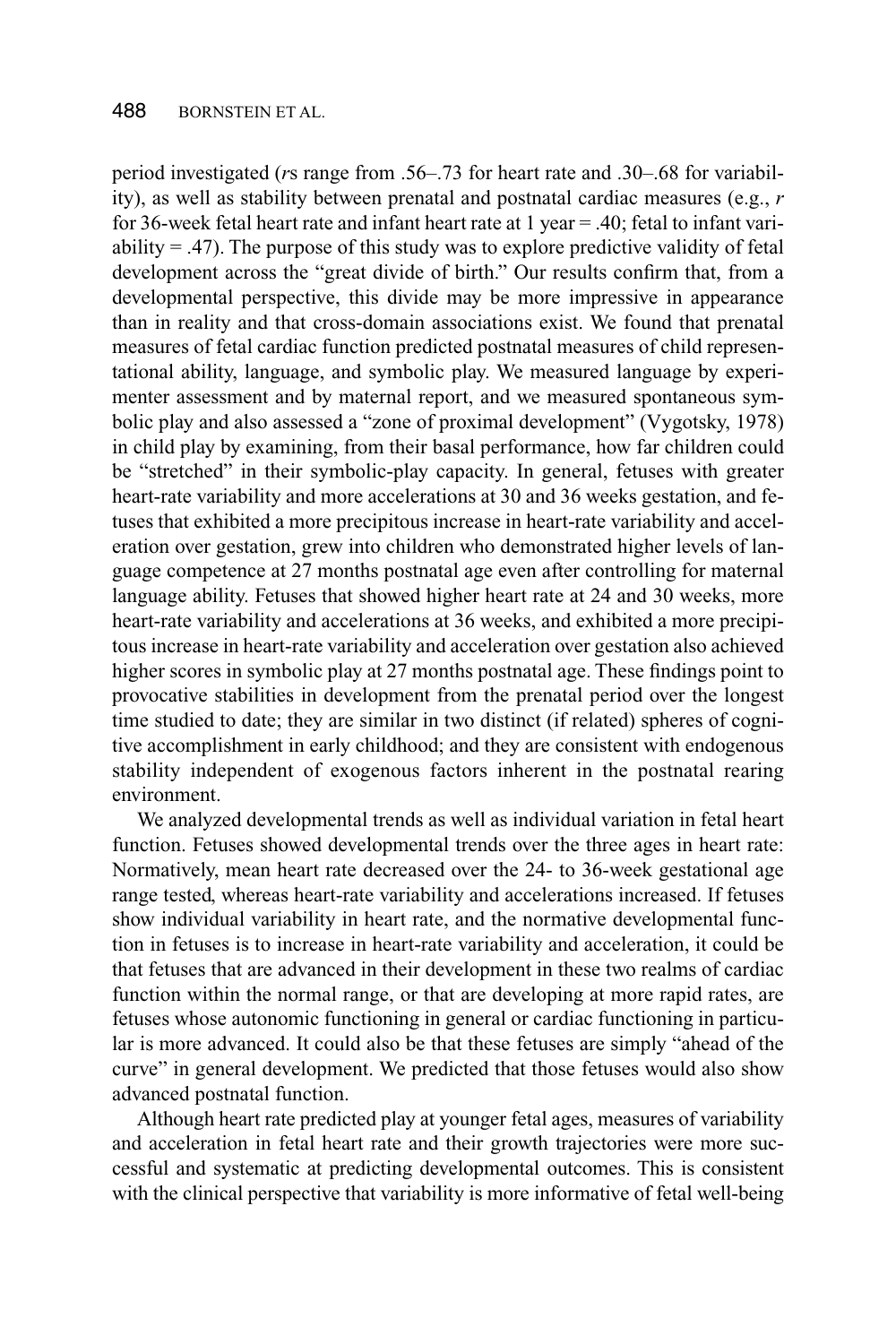than mean rate, so long as rate is within a normal range (Dawes, Houghton, Redman, & Visser, 1982; Odendaal, 1990; Street, Dawes, Moulden, & Redman, 1991; Yeh, Forsythe, & Hon, 1973). Variability is generally accepted to indicate parasympathetic influences: Higher parasympathetic tone *in utero* suggests higher parasympathetic vagal tone in the individual, which results in better performance. So, too, in developmental research, variability in infant heart rate has been the basis of findings relating cardiac patterns to performance, ranging from simple measures of variability to more complex measures of respiratory sinus arrhythmia (Bernston et al., 1997). The measures of variability and acceleration used in this study were correlated; we included both to examine whether they predict outcomes differently. The continuous measure of variability, based on standard deviation within a time domain, reflects small, short-term changes around baseline, both above and below. In contrast, accelerations are large, longer term excursions above baseline. Both are considered to be influenced by development of vagal regulation, although knowledge regarding the distinction between the processes underlying each is by no means clear. From an empirical standpoint, our results indicate that both seem to be related to long-term outcomes in roughly the same manner, and both may be indexing the same developmental process.

Differences in predictive validity were observed over gestation. For measures of variability, associations with language and play outcomes became more robust at later gestational ages, and growth trajectories were predictive. Because the normative developmental function during the fetal period is to increase heart-rate variability and accelerations, it is logical that both greater variability in heart rate as well as faster attainment of this variability indicates greater autonomic regulatory control. However, heart rate per se behaved differently from heart-rate variability and acceleration; no relation with language was found, and the associations with play declined in magnitude over gestation. It is possible that the association with play is mediated not by the developmental level of the child, but by an unmeasured attribute, such as child temperament. In any case, any predictive associations between fetal heart rate and postnatal developmental outcomes will require greater elaboration and confirmation before understanding can be achieved.

The existing evidence for prenatal to postnatal stability tends to be "complete" (see Kagan, 1971; Wohlwill, 1973), such as data related to motor activity (Groome et al., 1999), heart rate (DiPietro et al., 2000), and behavioral state (Groome, Swiber, Atterbury, Bentz, & Holland, 1997). That individual differences in fetal cardiac function predict individual differences in child language and play, independent of the role of mother, provides important evidence of possible prenatalto-postnatal "heterotypic" stability (Bornstein, 2002; Bornstein & Sigman, 1986; Kagan, 1971). Several possible explanations for these stability results suggest themselves. First, it could be that individual differences in general development are stable from fetus to child, so that fetuses that are in the upper end of the distribution in terms of development on fetal measures are in the upper end of the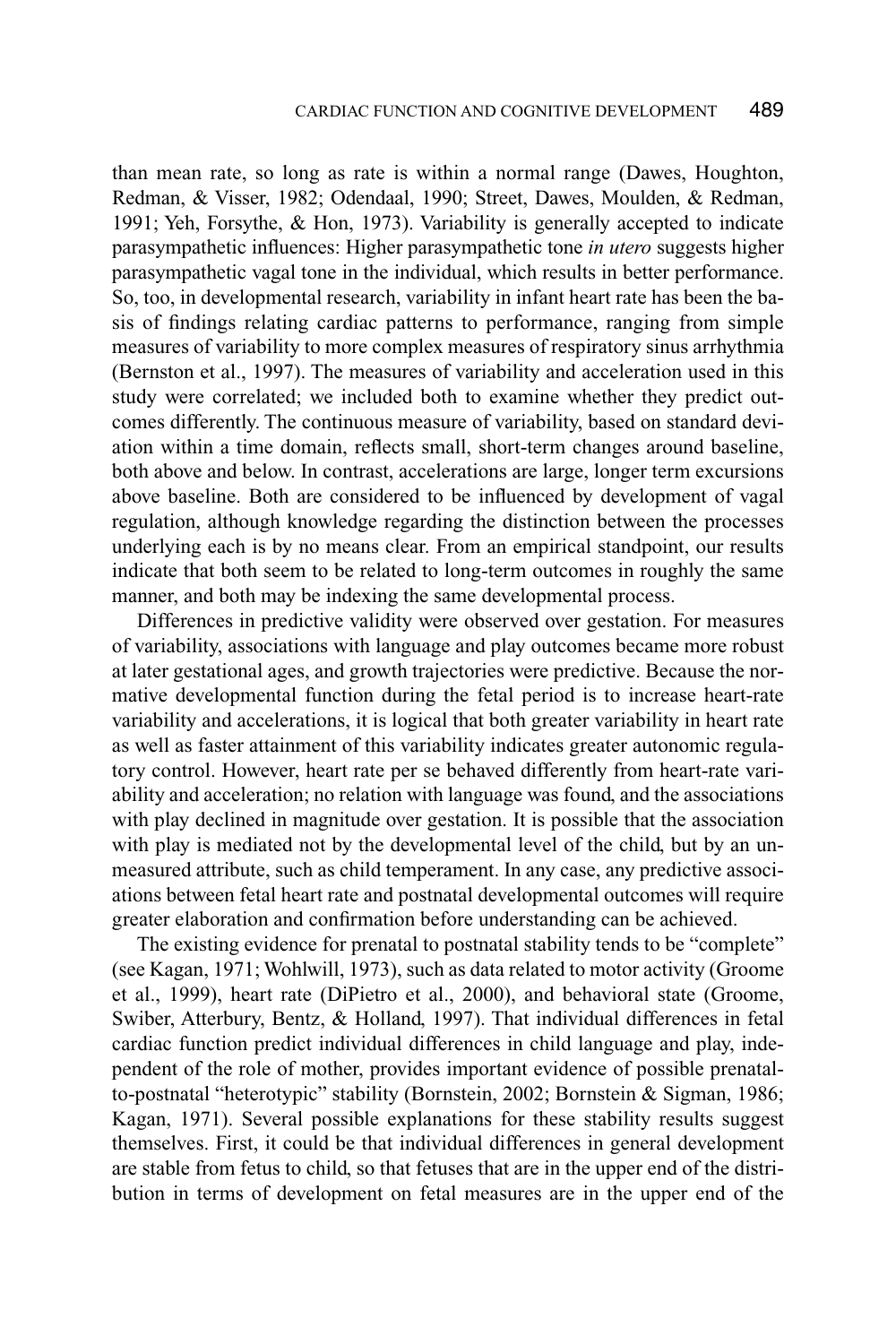distribution in terms of development on child measures. In fact, the normative developmental trend is for variability and acceleration to increase over gestation, and those fetuses that were more advanced at 30 and 36 weeks and that were developing faster in gestation grew into children who scored better on age-appropriate measures of representation in their third year of postnatal life.

Alternatively, stability could reflect consistent individual differences in specific nervous system functions. Individual differences in fetal cardiac growth implicates some stability of nervous system function and might set the occasion for faster learning after birth. Notably, heart-rate variability (e.g., good vagal regulatory capacity) is associated with more advanced language and play in toddlers (e.g., Suess & Bornstein, 2000). Both the development of fetal heart-rate variability in gestation and the onset of episodic accelerations in the third trimester have been attributed to increasing parasympathetic control (Dalton et al., 1983). The capacity of the fetus likely reflects reflexive brainstem activities, and by the seventh to eighth week of gestation the major structures of the medulla, including the vagus nerve, have been established (Gilles, Leviton, & Dooling, 1983; Sidman & Rakic, 1982). When faced with environmental challenge, the "vagal brake" is released, thereby allowing activation of the sympathetic system, increased metabolic output, and mobilization of resources (Porges, Doussard-Roosevelt, Portales, & Greenspan, 1996). This function of the vagal system is measured by changes in vagal tone, an index of heart-rate variability. Suppression of vagal tone is associated with advanced cognitive performance (visual fixation in Richards, 1985; habituation in Bornstein & Suess, 2000; higher Bayley MDI and PDI scores in DeGangi et al., 1991). Children who show vagal change similar to the group mean should demonstrate better language and play skills to the extent that the group response represents appropriate physiological self-regulation that facilitates mental (language and symbolic-play) development. Underlying the development of language and play must be the child's characteristic capacity to self-regulate those physiological systems that facilitate attentional and cognitive processing and social-communicative interaction. It might be, then, that children's cognitive performance reflects efficient cardiac function and growth, which provide physiological and metabolic support to meet attentional and cognitive task demands.

The patterns of results reported here, however consistent, derive from a small and selected sample and require replication in larger and more heterogeneous samples. Nonetheless, the predictive analyses supported the expectations set out. The predictive validity of fetal cardiac function for childhood cognitive performance obtained over and above both antecedent and contemporary influences of maternal verbal abilities and social desirability of responsiveness. These analyses suggest that the predictive validities we observed may be endogenous: In terms of autonomic function, fetuses that are more developed, or developing along the normative trajectory but at more advanced rates, appear to be those that perform better as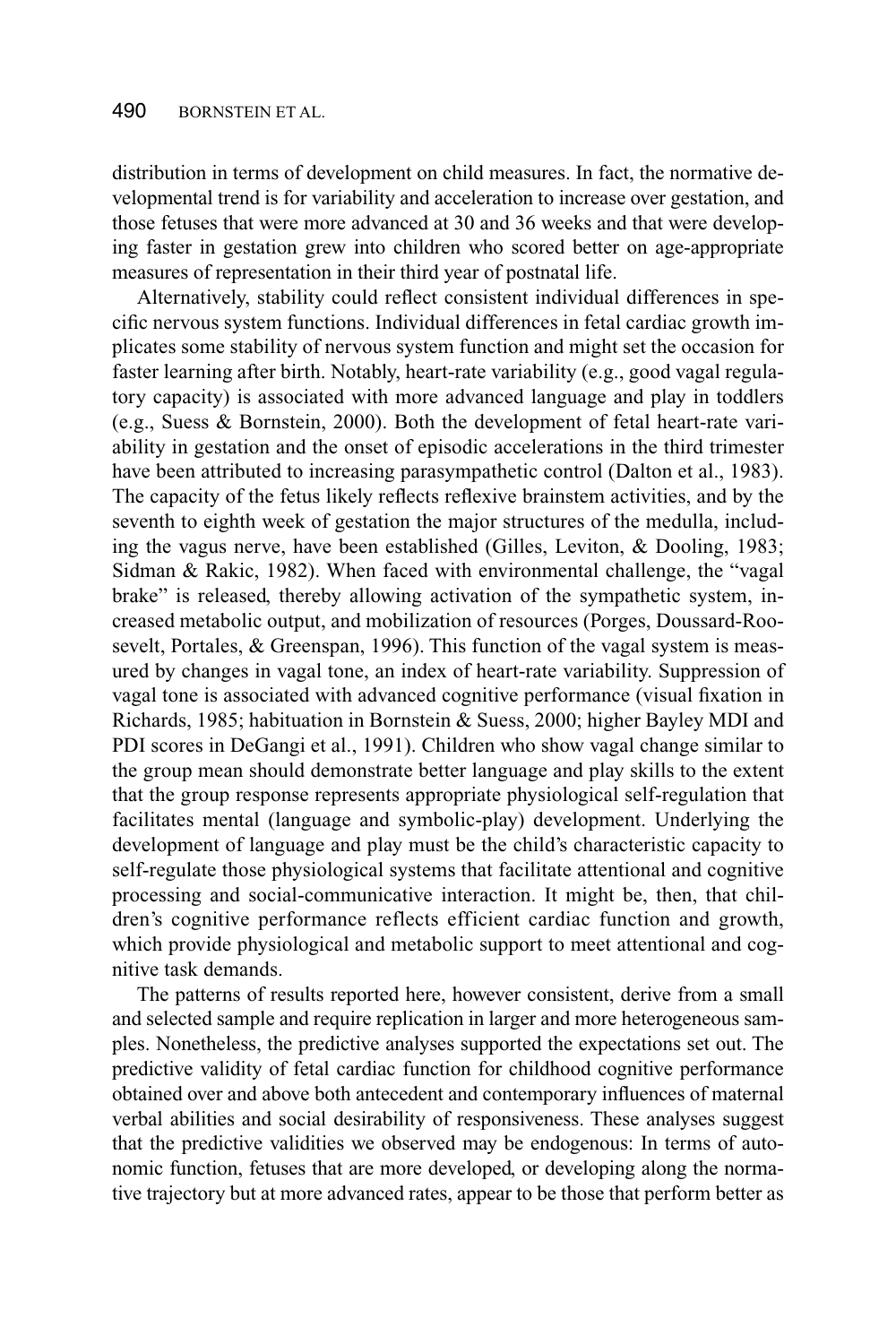children in their cognitive functioning. In a systems view, multiple factors contribute to the developmental origins, status, and trajectory of all structures, functions, and psychological processes. In this exploratory study, we have identified individual differences factors that already appear in fetuses, that are not systematically reflective of host or other contextual variables, but that demonstrably help to shape human functioning after birth.

## ACKNOWLEDGMENTS

We thank L. Havsy, B. Z. Karmel, N. Krasnegor, H. Stec, and B. Wright for comments and assistance. The fetal portion of this research was supported by National Institute of Child Health and Human Development Grant R01 HD 27592, awarded to the DiPietro.

#### **REFERENCES**

- Als, H. (1982). Toward a synactive theory of development: Promise for the assessment and support of infant individuality. *Infant Mental Health Journal, 3,* 229–243.
- Bernston, G., Bigger, J., Eckberg, D., Grossman, P., Kaufmann, P., Malik, M., et al. (1997). Heart rate variability: Origins, methods, and interpretative caveats. *Psychophysiology, 34,* 623–648.
- Bornstein, M. H., & Haynes, O. M. (1998). Vocabulary competence in early childhood: Measurement, latent construct, and predictive validity. *Child Development, 69,* 654–671.
- Bornstein, M. H., Haynes, O. M., Legler, J. M., O'Reilly, A. W., & Painter, K. M. (1997). Symbolic play in childhood: Interpersonal and environmental context and stability. *Infant Behavior and Development, 20,* 201–212.
- Bornstein, M. H., Haynes, O. M., O'Reilly, A. W., & Painter, K. M. (1997). Solitary and collaborative pretense play in early childhood: Sources of individual variation in the development of representational competence. *Child Development, 67,* 2910–2929.
- Bornstein, M. H., Haynes, O. M., & Painter, K. M. (1998). Sources of child vocabulary competence: A multivariate model. *Journal of Child Language, 25,* 367–393.
- Bornstein, M. H., & O'Reilly, A. W. (Eds.). (1993). *The role of play in the development of thought.* San Francisco: Jossey-Bass.
- Bornstein, M. H., & Sigman, M. S. (1986). Continuity in mental development from infancy. *Child Development, 57,* 251–274.
- Bornstein, M. H., & Suess, P. E. (2000). Physiological self-regulation and information processing in infancy: Cardiac vagal tone and habituation. *Child Development, 71,* 273–287.
- Bryk, A. S., & Raudenbush, S. W. (1992). *Hierarchical linear models: Applications and data analysis methods.* Newbury Park, CA: Sage.
- Caldera, Y. M., Huston, A. C., & O'Brien, M. (1989). Social interactions and play patterns of parents and toddlers with feminine, masculine, and neutral toys. *Child Development, 60,* 70–76.
- Crowne, D. P., & Marlowe, D. (1960). A new scale of social desirability independent of psychopathology. *Journal of Consulting Psychology, 24,* 349–354.
- Dalton, K., Dawes, G. S., & Patrick, J. E. (1983). The autonomic nervous system and fetal heart rate variability. *American Journal of Obstetrics and Gynecology, 74,* 277–280.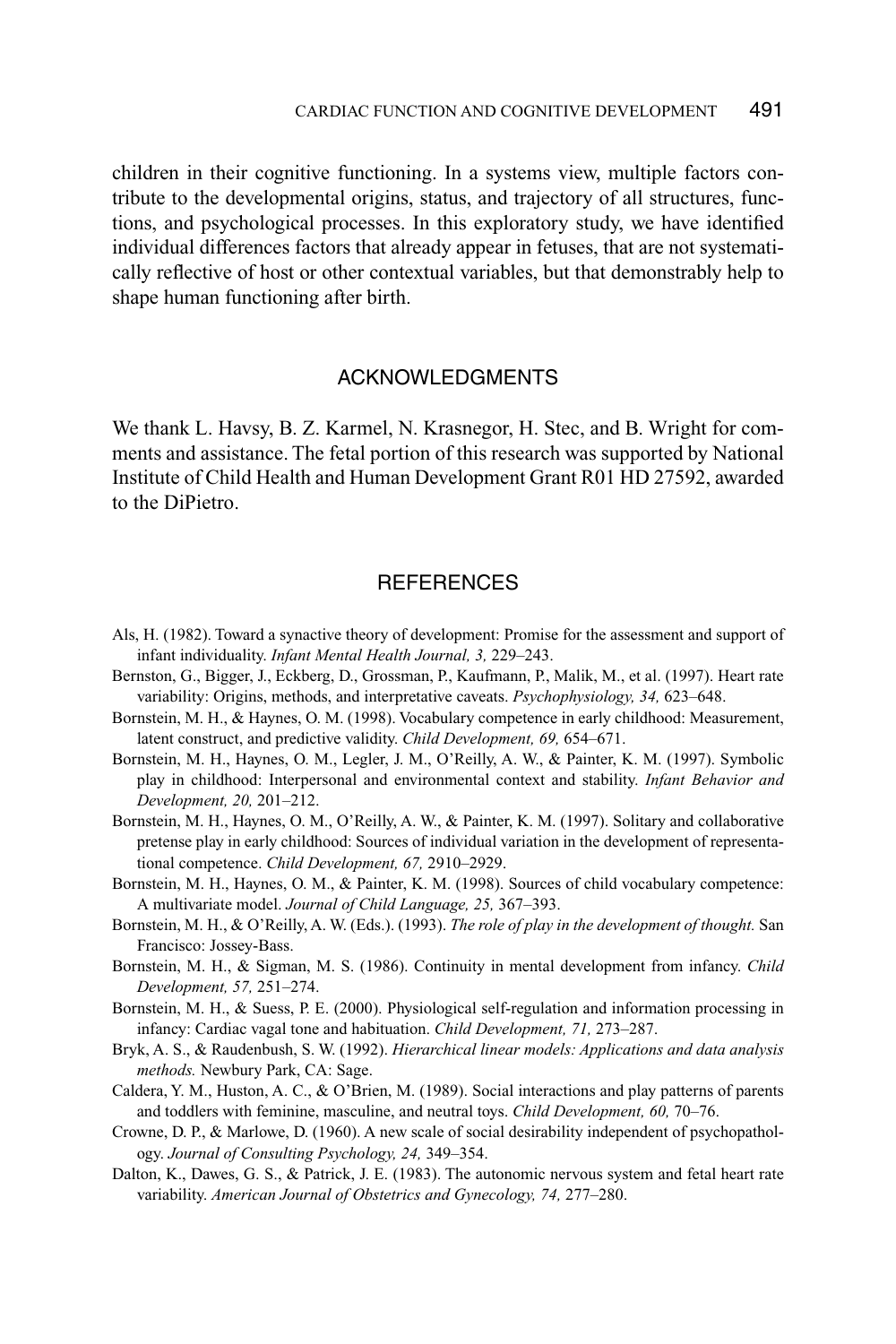- Dawes, G. S., Houghton, C. R. S., Redman, C. W. G., & Visser, G. H. A. (1982). Pattern of the normal human fetal heart rate. *British Journal of Obstetrics and Gynecology, 89,* 276–284.
- DeGangi, G. A., DiPietro, J. A., Greenspan, S. I., & Porges, S. W. (1991). Psychophysiological characteristics of the regulatory disordered infant. *Infant Behavior and Development, 14,* 37–50.
- de Villiers, J. G., & de Villiers, P. A. (1999). Language development. In M. H. Bornstein & M. E. Lamb (Eds.), *Developmental psychology: An advanced textbook* (4th ed., pp. 313–373). Mahwah, NJ: Lawrence Erlbaum Associates, Inc.
- DiPietro, J. A., Costigan, K. A., Pressman, E. K., & Doussard-Roosevelt, J. (2000). Antenatal origins of individual differences in heart rate. *Developmental Psychobiology, 37,* 221–228.
- DiPietro, J. A., Costigan, K. A., Shupe, A. K., Pressman, E. K., & Johnson, T. R. B. (1998). Fetal neurobehavioral development: Associations with socioeconomic class and fetal sex. *Developmental Psychobiology, 33,* 79–91.
- DiPietro, J. A., Hodgson, D. M., Costigan, K. A., Hilton, S. C., & Johnson, T. R. B. (1996). Development of fetal movement—Fetal heart rate coupling from 20 weeks through term. *Early Human Development, 44,* 139–151.
- DiPietro, J. A., Hodgson, D. M., Costigan, K. A., & Johnson, T. R. B. (1996). Fetal antecedents of infant temperament. *Child Development, 67,* 2568–2583.
- Doussard-Roosevelt, J., Porges, S., Scanlon, J., Alemi, B., & Scanlon, K. (1997). Vagal regulation of heart rate in the prediction of developmental outcome for very low birth weight preterm infants. *Child Development, 68,* 173–186.
- Dunn, L. M., & Dunn, L. M. (1981). *Peabody Picture Vocabulary Test—Revised manual.* Circle Pines, MN: American Guidance Service.
- Edwards, C. P., & Liu, W. (2002). Parenting toddlers. In M. H. Bornstein (Ed.), *Handbook of parenting* (2nd ed., Vol. 1, pp. 45–71). Mahwah, NJ: Lawrence Erlbaum Associates, Inc.
- Emory, E. K., & Noonan, J. R. (1984). Fetal cardiac responding: A correlated of birthweight and neonatal behavior. *Child Development, 55,* 1651–1657.
- Fenson, L., Dale, P. S., Reznick, J. S., Thal, D., Bates, E., Harters, J. P., et al. (1993). *The MacArthur Communication Development Inventories: User's guide and technical manual.* San Diego, CA: Singular.
- Fox, J. (1997). *Applied regression analysis, linear models and related methods.*Thousand Oaks, CA: Sage.
- Fox, N. A., & Porges, S. (1985). The relation between neonatal heart period patterns and developmental outcome. *Child Development, 56,* 28–37.
- Freeman, R. K., Garite, T. J., & Nageotte, M. P. (1991). Physiologic basis of fetal monitoring. In R. K. Freeman, T. J. Garite, & M. P. Nageotte (Eds.), *Fetal heart rate monitoring* (2nd ed., pp. 7–20). Baltimore: Williams & Wilkins.
- Gilles, F. H., Leviton, A., & Dooling, E. C. (1983). *The developing brain.* Boston: Wright.
- Gottfried, A. W. (1985). Measures of socioeconomic status in child development research: Data and recommendations. *Merrill-Palmer Quarterly, 31,* 85–92.
- Groome, L. J., Swiber, M. J., Atterbury, J. L., Bentz, L. S., & Holland, S. B. (1997). Similarities and differences in behavioral state organization during sleep periods in the perinatal infant before and after birth. *Child Development, 68,* 1–11.
- Groome, L., Swiber, M., Holland, S., Bentz, L., Atterbury, J., & Trimm, R. (1999). Spontaneous motor activity in the prenatal infant before and after birth: Stability in individual differences. *Developmental Psychobiology, 35,* 15–24.
- Hollingshead, A. B. (1975). *The four-factor index of social status.* Unpublished manuscript.
- Joseph, R. (2000). Fetal brain behavior and cognitive development. *Developmental Review, 20,* 81–98. Kagan, J. (1971). *Change and continuity in infancy.* New York: Wiley.
- Lewis, M., Wilson, C., Ban, P., & Baumel, M. (1970). An exploratory study of resting cardiac rate and variability from the last trimester of prenatal life through the first year of postnatal life. *Child Development, 41,* 799–811.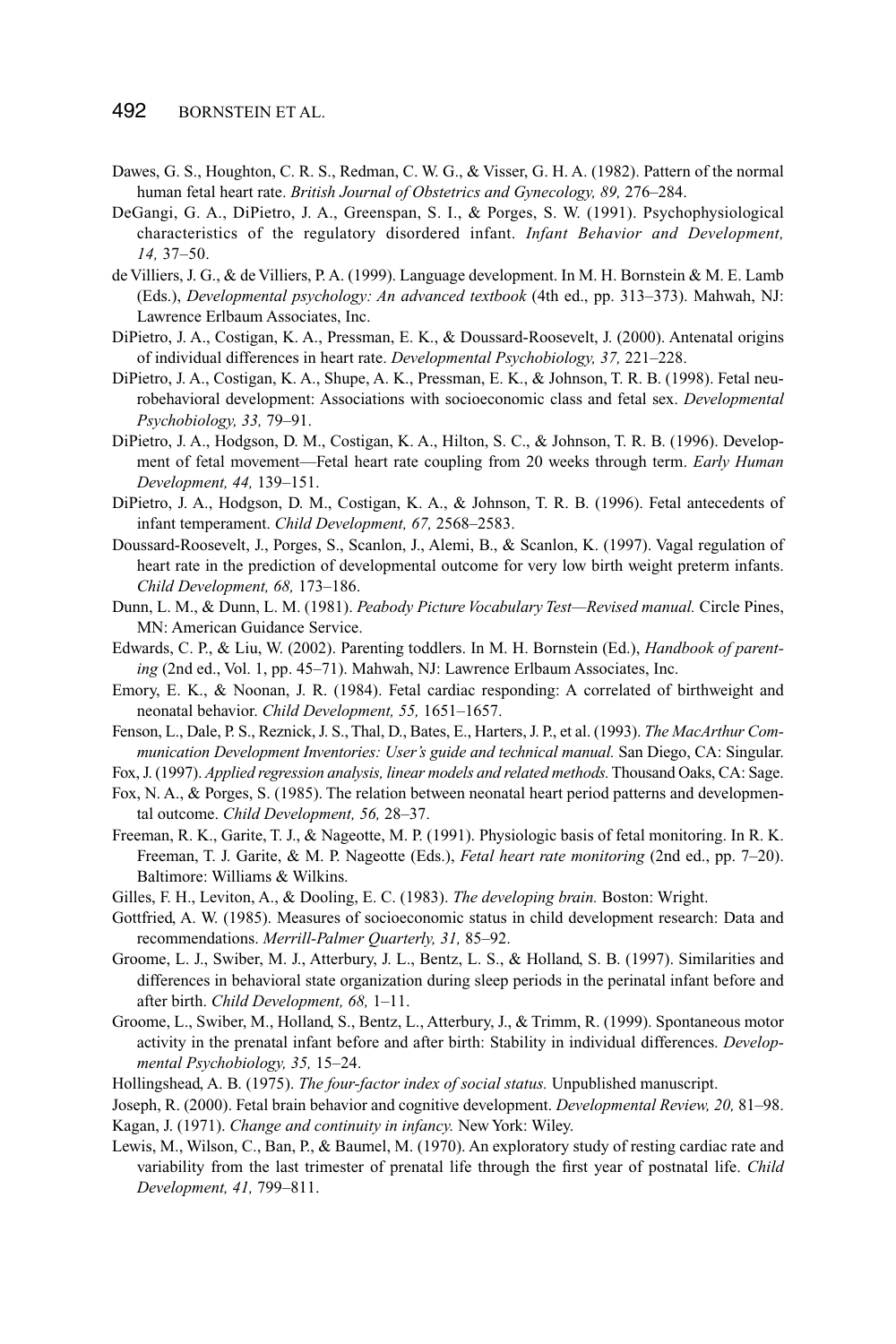- Madison, L., Madison, J., & Adubato, S. (1986). Infant behavior and development in relation to fetal movement and habituation. *Child Development, 57,* 1475–1482.
- Martin, C. (1978). Regulation of the fetal heart rate and genesis of FHR patterns. *Seminars in Perinatology, 2,* 131–146.
- Nijhuis, I., ten Hof, J., Mulder, E., Nijhuis, J., Narayan, H., Taylor, D., et al. (1998). Numerical fetal heart rate analysis: Nomograms, minimal duration of recording, and intrafetal consistency. *Prenatal and Neonatal Medicine, 3,* 314–322.
- Odendaal, H. J. (1990). More perinatal deaths associated with poor long-term variability during antenatal fetal heart rate monitoring. *South African Medical Journal, 77,* 506–508.
- Painter, M., Depp, R., & O'Donoghue, P. (1978). Fetal heart rate patterns and development in the first years of life. *American Journal of Obstretics and Gyneocology, 132,* 271–277.
- Piaget, J. (1952). *The origins of intelligence* (M. Cook, Trans.). New York: Norton. (Original work published 1936)
- Porges, S. W. (1996). Physiological regulation in high-risk infants: A model for assessment and potential intervention. *Development and Psychopathology, 8,* 43–58.
- Porges, S. W., Doussard-Roosevelt, J., Portales, L., & Greenspan, S. I. (1996). Infant regulation of the vagal "brake" predicts child behavior problems: A psychobiological model of social behavior. *Developmental Psychobiology, 29,* 697–712.
- Prechtl, H. F. R. (1984). Continuity and change in early neural development. In H. Prechtl (Ed.), *Continuity in neural functions from prenatal to postnatal life* (pp. 1–15). Oxford: Blackwell.
- Raudenbush, S. W., Bryk, A. S., Cheong, Y. F., & Congdon, R. (2000). *HLM 5: Hierarchical linear and nonlinear modeling.* Lincolnwood, IL: Scientific Software International.
- Reynell, J., & Huntley, M. (1985). *Reynell Developmental Language Scales (Rev. ed.)*. Windsor, England: NFER-Nelson.
- Richards, J. E. (1985). Respiratory sinus arrhythmia predicts heart rate and visual responses during visual attention in 14 and 20 week old infants. *Psychophysiology, 22,* 101–108.
- Shadmi, A., Homburg, R., & Insler, V. (1986). An examination of the relationship between fetal movements and infant motor activity. *Acta Obstetrica Gynecologica Scandinavia, 65,* 335–339.
- Sidman, R. L., & Rakic, P. (1982). Development of the human nervous system. In W. Haymaker & R. D. Adams (Eds.), *History and histopathology of the CNS* (pp. 33–78). Chicago: Thomas.
- Sigman, M., & Sena, R. (1993). Pretend play in high-risk and developmentally delayed children. In M. H. Bornstein & A. W. O'Reilly (Eds.), *The role of play in the development of thought* (pp. 29–42). San Francisco: Jossey-Bass.
- Sontag, L. W. (1941). The significance of fetal environmental differences. *American Journal of Obstetrics and Gynecology, 42,* 996–1003.
- Sontag, L. W., & Richards, T. W. (1938). Studies in fetal behavior: I. Fetal heart rate as a behavioral indicator. *Monographs of the Society for Research in Child Development, 3*(Serial No. 17), 1–67.
- Sparrow, S. S., Balla, D. A., & Cicchetti, D. V. (1984). *Vineland Adaptive Behavior Scales—Interview edition, Survey form.* Circle Pine, MN: American Guidance Service.
- St. James Roberts, I., & Menon-Johansson, P. (1999). Predicting infant crying from fetal movement data: An exploratory study. *Early Human Development, 54,* 55–62.
- Street, P., Dawes, G. S., Moulden, M., & Redman, C. W. G. (1991). Short-term variation in abnormal antenatal fetal heart records. *American Journal of Obstetrics & Gynecology, 165*(3), 515–523.
- Suess, P. E., & Bornstein, M. H. (2000). Task-to-task vagal regulation: Relations with play and language in 20-month-old children. *Infancy, 1,* 303–322.
- Thomas, P. W., Haslum, M. N., MacGillivray, I., & Golding, M. J. (1989). Does fetal heart rate predict subsequent heart rate in childhood? *Early Human Development, 19,* 147–152.
- Timor-Tritsch, I. E., Dierker, L. J., Zador, I., Hertz, R. H., & Rosen, M. G. (1978). Fetal movements associated with fetal heart rate accelerations and decelerations. *American Journal of Obstetrics and Gynecology, 131,* 276–280.